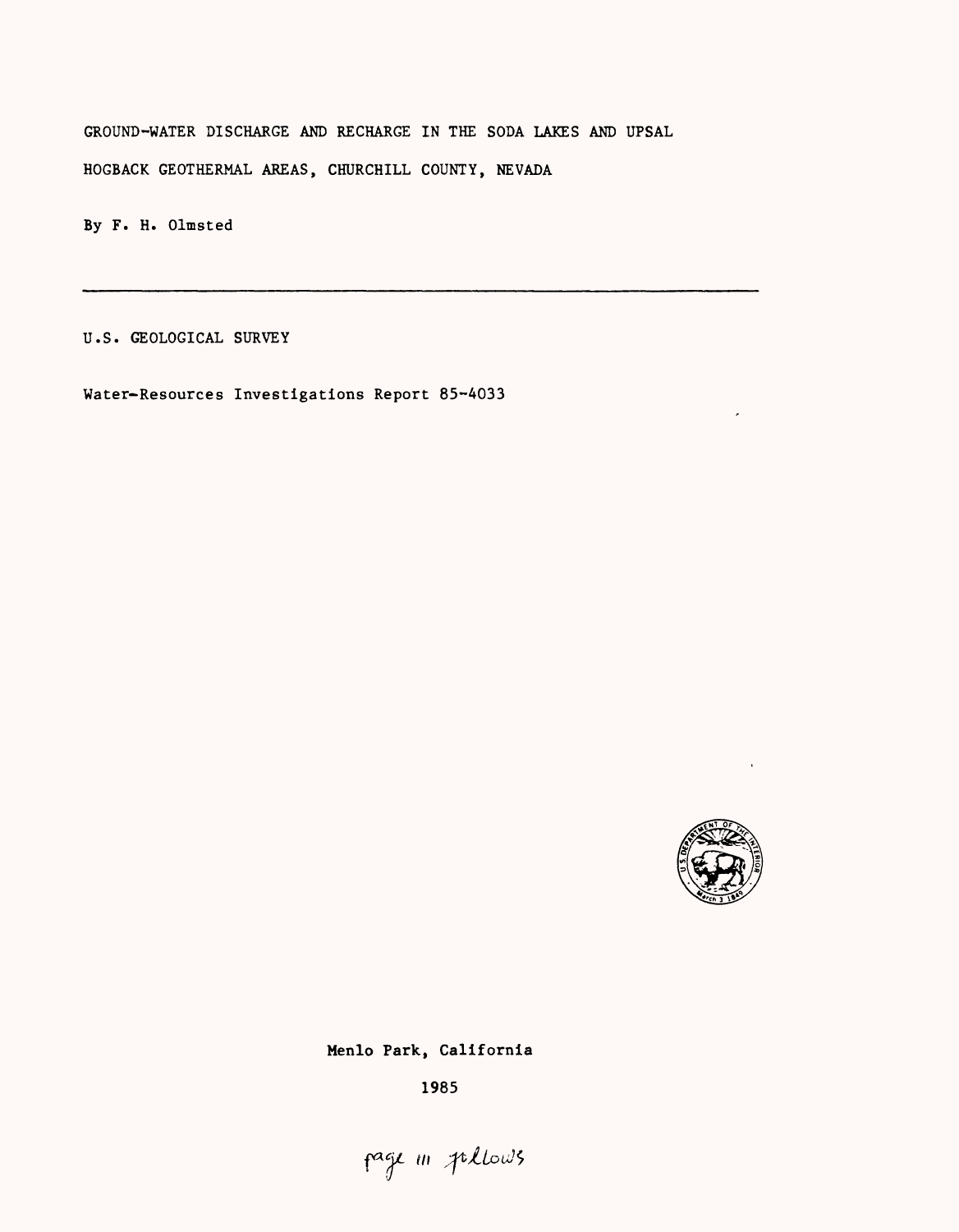# **CONTENTS**

## Page

| Specific discharge or recharge estimated from hydraulic data------------- 8 |  |
|-----------------------------------------------------------------------------|--|
| Specific discharge estimated from vegetation and surface conditions----- 14 |  |
|                                                                             |  |
|                                                                             |  |
|                                                                             |  |

# ILLUSTRATIONS

|           | Figure 1. Index map of the Soda Lakes and Upsal Hogback geothermal                                                                                                                      | 4      |
|-----------|-----------------------------------------------------------------------------------------------------------------------------------------------------------------------------------------|--------|
| $2 \cdot$ | Maps of Soda Lakes and Upsal Hogback geothermal<br>areas<br>Altitude of water table, December 1979-------------------<br>A.<br>B. Altitude of confined water level representing a depth | 7<br>7 |
|           | 3. Map of Soda Lakes geothermal area. Water-table rise<br>attributable to rise in stage of ponds between test-well<br>sites 27 and 29, May 1982 to July 1983------------------------ 17 |        |
|           | 4. Graph showing water-level fluctuations in test wells 29A<br>and B, 30A and C and 37A, and monthly precipitation at<br>Fallon Experiment Station, October 1974 to August 1983----- 18 |        |
|           | 5. Graph showing relation of specific discharge to water-table<br>depth at selected test-well sites----------------------------- 21                                                     |        |
|           | <b>TABLES</b>                                                                                                                                                                           | Page   |
|           | Table 1. Values of intrinsic permeability assigned to materials<br>classified in tithologic logs of test wells------------------ 10                                                     |        |

2. Specific discharge or recharge at test-well sites estimated from hydraulic data 12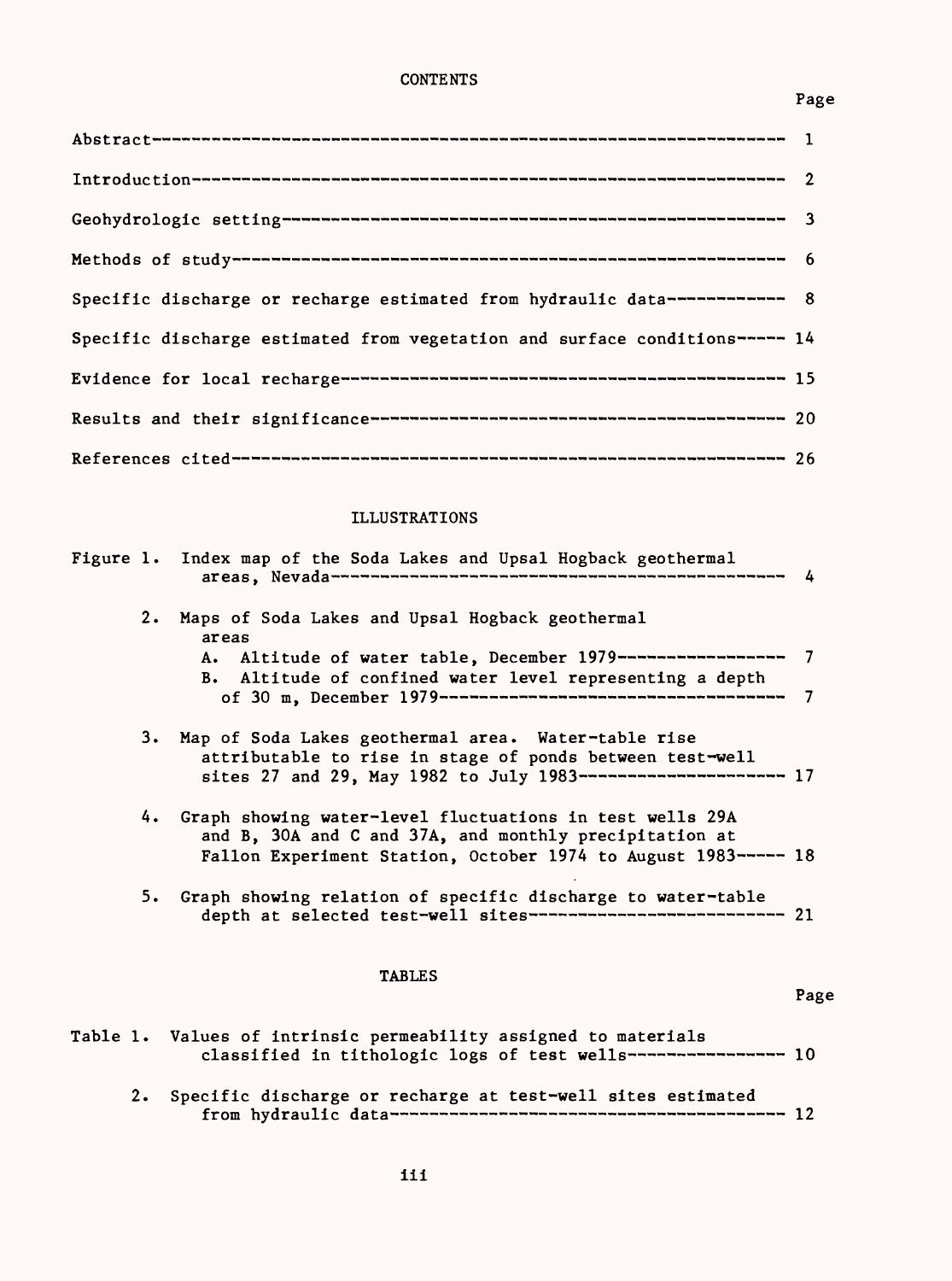Table 3. Estimated rates of evapotranspiration from ground water for various types of phreatophytes or surface conditions------- 14

4. Summary of estimates of specific discharge or recharge at test-well sites based on hydraulic data, vegetation and surface conditions, and depth-to-water-table relation-- 22

## CONVERSION OF UNITS OF MEASUREMENT

## INCH-POUND TO METRIC

| Multiply inch-pound units         | $\frac{by}{ }$                          | To obtain SI units        |
|-----------------------------------|-----------------------------------------|---------------------------|
|                                   | Length                                  |                           |
| foot $(ft)$                       | 0.3048                                  | meter $(m)$               |
| mile (mi)                         | 1.609                                   | kilometer (km)            |
|                                   | Area                                    |                           |
| square mile $(mi^2)$              | 2.589                                   | square kilometer $(km^2)$ |
|                                   | Volume                                  |                           |
| cubic foot $(\text{ft}^3)$        | 0.02832                                 | cubic meter $(m^3)$       |
|                                   | Flow rate                               |                           |
| gallon per minute (gal/min)       | 0.06308                                 | liter per second $(L/s)$  |
|                                   | Pressure                                |                           |
| pound per square inch $(lb/in^2)$ | 6.895                                   | kilopascal (kPa)          |
|                                   | Temperature                             |                           |
| degree Fahreheit (°F)             | $^{\circ}$ C = 5/9 ( $^{\circ}$ F - 32) | degree Celsius (°C)       |
|                                   | Viscosity (absolute)                    |                           |
| centipoise                        | 0.001                                   | Pascal second (Pa/s)      |
|                                   | Mass                                    |                           |
| pound, avoirdupois (1b)           | 453.6                                   | gram (g)                  |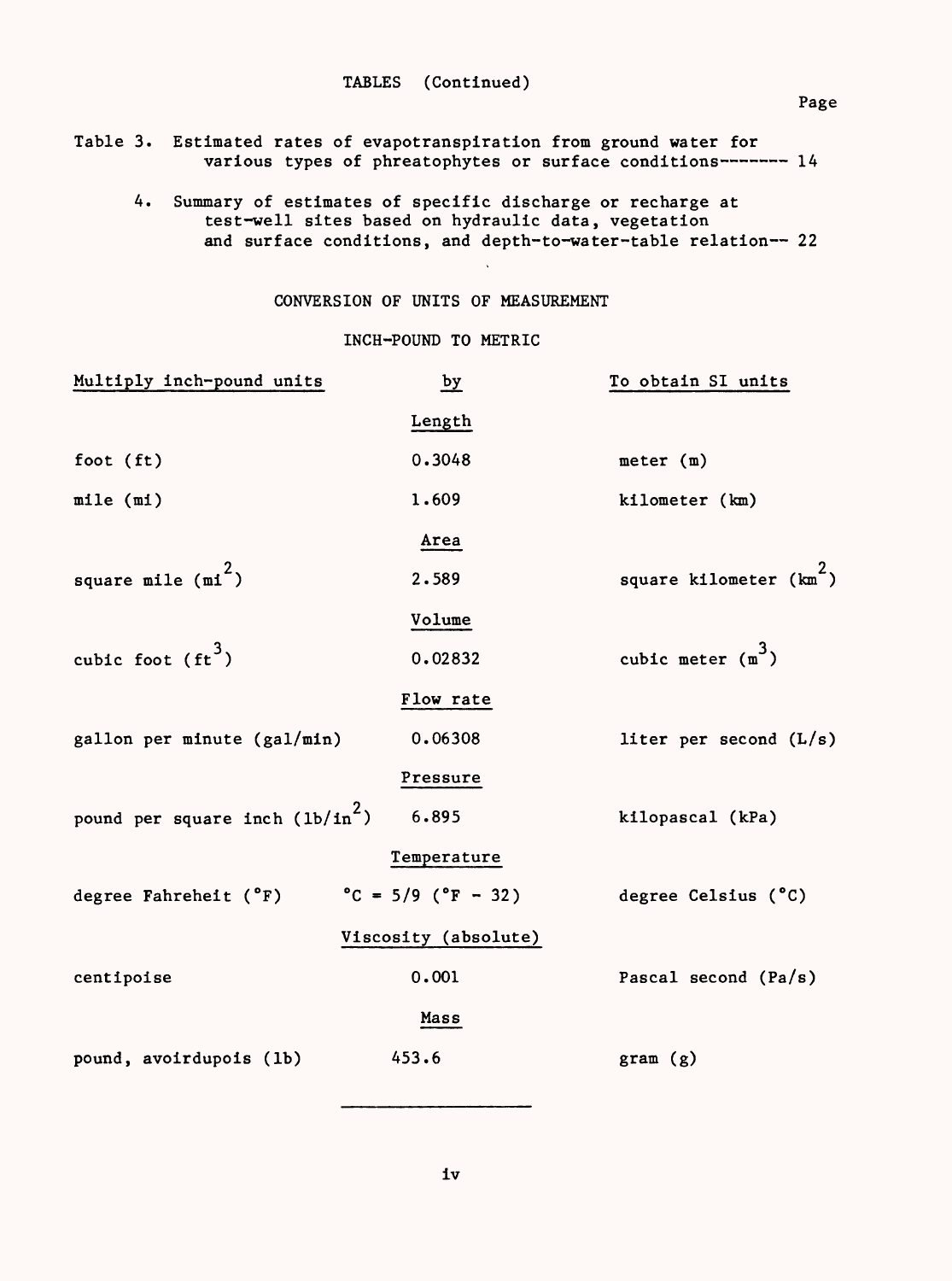|                            | CONVERSION OF UNITS OF MEASUREMENT   | (Continued)                                   |
|----------------------------|--------------------------------------|-----------------------------------------------|
|                            | INCH-POUND TO METRIC                 |                                               |
|                            | Heat flow                            |                                               |
| One heat-flow unit (HFU) = | 4.184 $\times 10^{-2}$               | Watts per square meter<br>(W/m <sup>2</sup> ) |
|                            | METRIC TO INCH-POUND                 |                                               |
| Multiply SI units          | $\frac{by}{ }$                       | To obtain inch-pound units                    |
|                            | Length                               |                                               |
| millimeter (mm)            | 0.0394                               | inch $(in.)$                                  |
| meter $(m)$                | 3.281                                | foot (ft)                                     |
|                            | Mass                                 |                                               |
| gram(g)                    | 0.002205                             | pound, avoirdupois (1b)                       |
| kilogram                   | 2.205                                | pound, avoirdupois (1b)                       |
|                            | Thermal energy                       |                                               |
| kiloJoule (kJ)             | 239                                  | calory (cal)                                  |
|                            | Temperature                          |                                               |
| degree Celsius (°C)        | $^{\circ}$ F = 9/5 $^{\circ}$ C + 32 | degree Fahrenheit (°F)                        |
|                            | Permeability                         |                                               |
| darcy (k)                  | 2.43                                 | foot per day (ft/d)<br>at $60^{\circ}$ F      |

National Geodetic Vertical Datum of 1929 (NGVD of 1929): A geodetic datum derived from a general adjustment of the first-order level nets of both the United States and Canada, formerly called "Mean Sea Level." NGVD of 1929 is refered to as "sea level" in this report.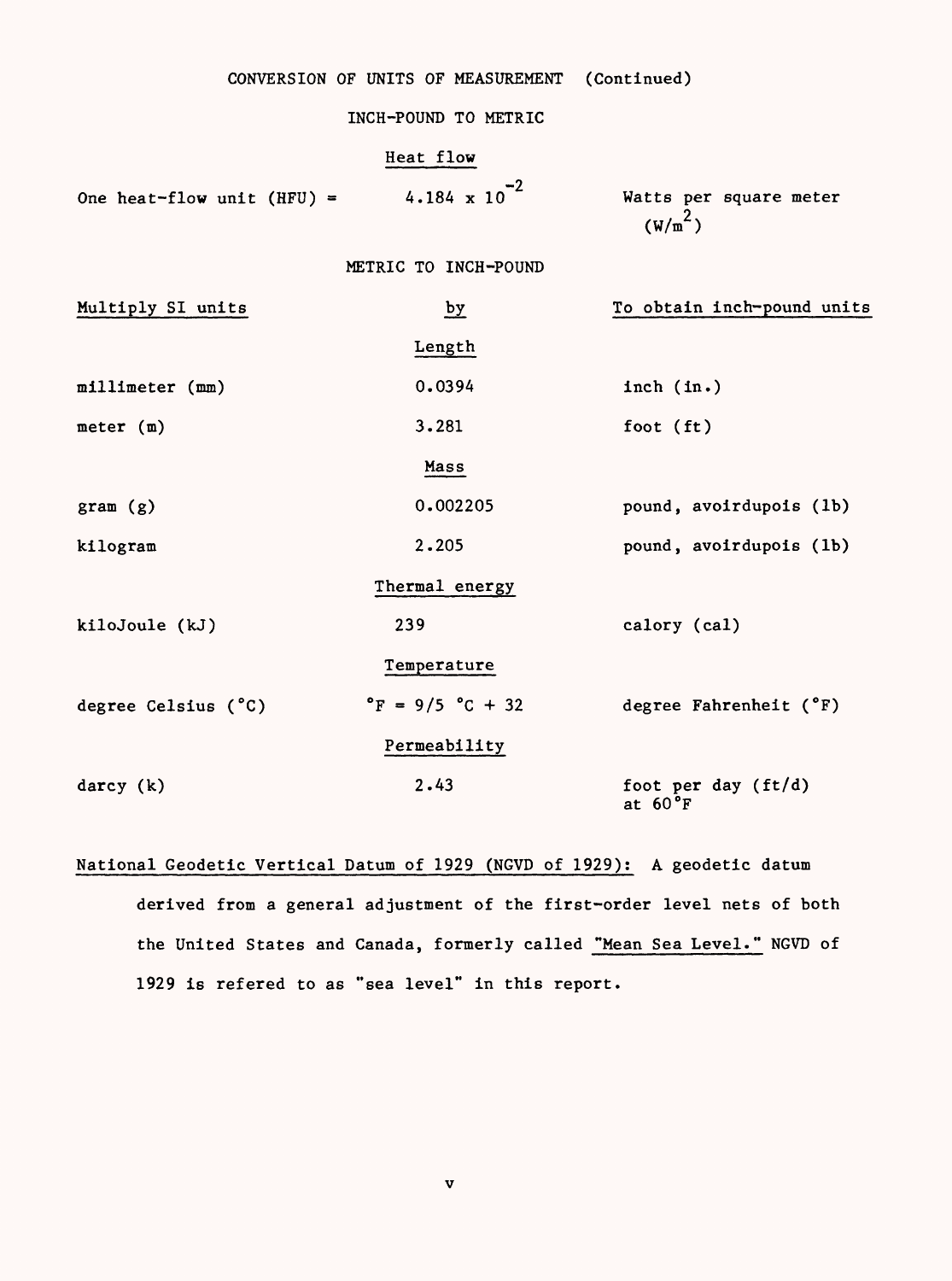# GROUND-WATER DISCHARGE AND RECHARGE IN THE SODA LAKES AND UPSAL HOGBACK GEOTHERMAL AREAS, CHURCHILL COUNTY, NEVADA

By

F. H. Olmsted

## ABSTRACT

The Soda Lakes and Upsal Hogback areas, in the west-central Carson Desert about 80 kilometers east of Reno, Nevada, comprise the upflow or discharge parts of two hydrothermal systems in which thermal fluid rises from depth along steeply inclined conduits believed to be generally fault-controlled. Specific discharge and recharge were investigated as part of an earlier, more comprehensive, study of the Soda Lakes and Upsal Hogback systems in order to assist in deriving an estimate of upflow of thermal fluid into the deposits above a depth of 45 meters in the Soda Lakes system and to estimate the convective component of near-surface heat flow for both systems. In areas of major ground-water discharge, the logarithm of the specific discharge estimated on the basis of measured vertical hydraulic gradient and estimated vertical hydraulic conductivity was found to have a significant correlation with water-table depth. Scatter of the data is caused by errors in the estimates--chiefly in assumed values of vertical intrinsic permeability--and by factors other than depth to water such as variations in specific discharge with depth, and the type of soil, density and types of vegetation, presence or absence of a salt crust, and other surface conditions.

Local recharge in low-lying areas like the west-central Carson Desert, generally assumed to be almost negligible in earlier studies, probably is significant where (1) intense storms occur in areas of shallow water table, (2) irrigation and canal leakage maintain high soil-moisture levels, and (3) runoff is concentrated in surface-water bodies such as lakes, ponds, or stream channels. Clear evidence of the first and third types of recharge was obtained in the study, but the magnitude of such recharge in terms of a water budget for a large area such as the Carson Desert cannot be assessed with data presently at hand.

 $\mathbf{1}$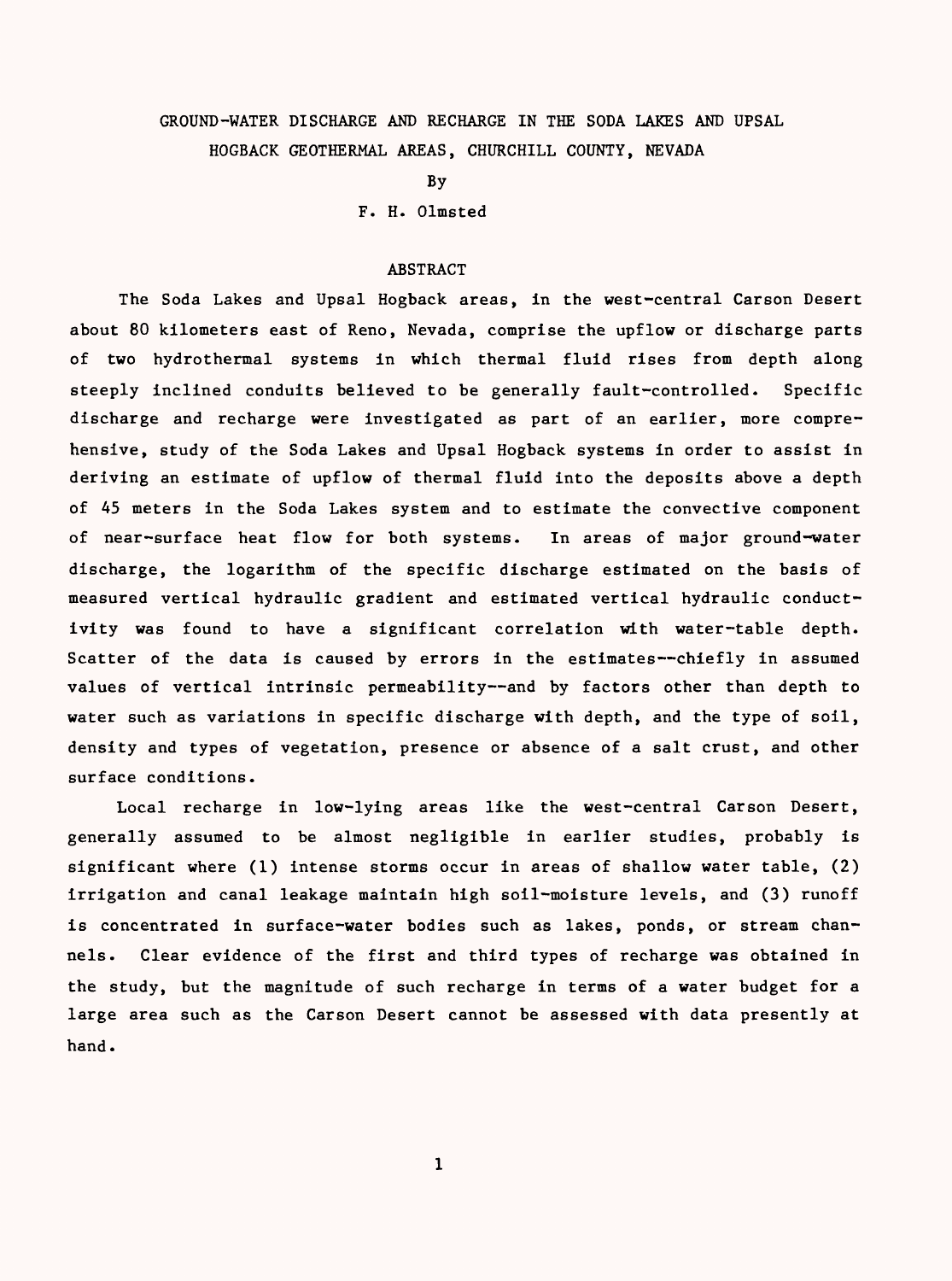## INTRODUCTION

This report presents the results of an investigation of vertical groundwater flow rates--specific discharge and recharge--that was part of a broader study of the geohydrology, aqueous geochemistry, and thermal regime of the Soda Lakes and Upsal Hogback geothermal systems in west-central Nevada (Olmsted and others, 1984). The Soda Lakes and Upsal Hogback geothermal areas are the upflow or characterized as the discharge parts of hydrologic systems in which thermal fluid rises from depth along steeply inclined conduits believed to be generally fault-controlled. Instead of emerging at the land surface as thermal springflow; however, the thermal fluid flows laterally toward the northeast and north through aquifers at varying depths in unconsolidated deposits and volcanic rocks of late Tertiary and Quaternary age. In the earlier, broader study, the specific-discharge and specific-recharge data were used to (1) assist in deriving an estimate of upflow of thermal fluid into the deposits above a depth of 45 m in the Soda Lakes system, and (2) estimate the convective component of near-surface heat flow for both systems (Olmsted and others, 1984, p. 66). In addition, data acquired after a series of storms in the winter of 1982-83 demonstrated the significance of local ground-water discharge resulting from infrequent filling of intermittent ponds. It is hoped that the data and interpretations presented herein will assist in designing studies of ground-water discharge and recharge, both in the Carson Desert and in similar desert basins in the northern Basin and Range province.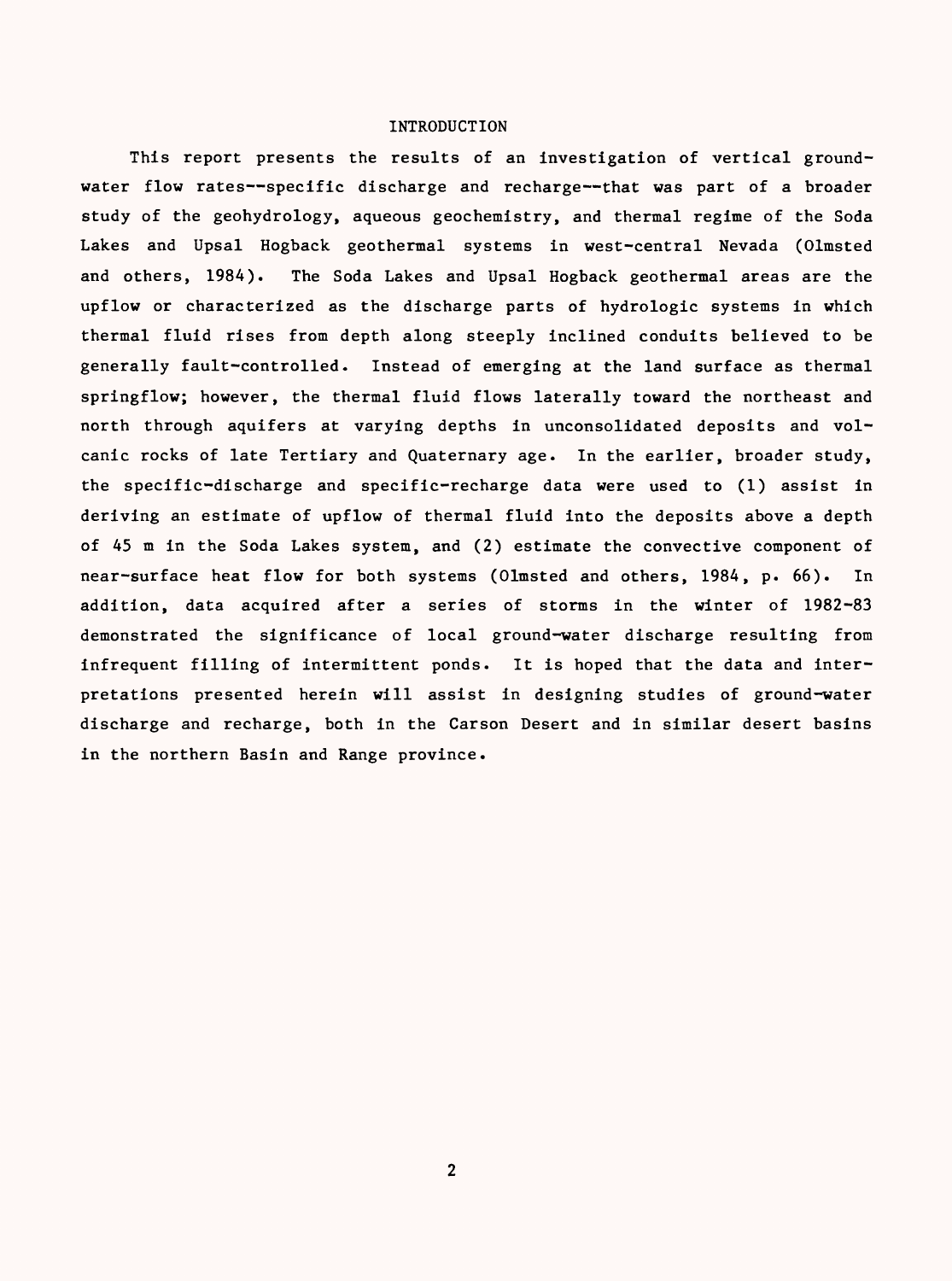#### GEOHYDROLOGIC SETTING

The Soda Lakes and Upsal Hogback geothermal areas are in the west-central Carson Desert, about 80 kilometers (km) east of Reno, Nevada (fig. 1). The Carson Desert is a large intermontane basin in the northwestern Basin and Range province, a region characterized by thin crust, major east-west crustal extension, block faulting, and high regional heat flow (Thompson and Burke, 1974; Eaton and others, 1978). The youngest deposits in the Carson Desert are of fluvial and eolian origin; these deposits overlie and are interbedded with lacustrine and deltaic deposits of Lake Lahontan, a large lake that occupied much of northwestern Nevada during pluvial stages of the late Pleistocene and early Holocene. Underlying the Lahontan and post-Lahontan deposits are unconsolidated to semiconsolidated sediments and intercalated basalts of late Tertiary and Quaternary age. This basin fill, which locally exceeds 1 km in thickness, is underlain and surrounded by a wide variety of consolidated sedimentary, igneous, and metamorphic rocks of Mesozoic and Tertiary age; these rocks form the mountainous areas shown in figure 1.

The Carson Desert, like many other intermontane basins formerly occupied by Lake Lahontan, is undrained. Under pre-development conditions, surface inflow was largely from the Carson River, which rises in the eastern Sierra Nevada. During wet cycles, the Humboldt River also provided (and still provides) inflow by way of overflow from Humboldt Sink. (See fig. 1.) Since the advent of irrigation in the early 1900's, inflow from Lahontan Reservoir on the Carson River at the western margin of the Carson Desert has been augmented by water diverted from the Truckee River through the Truckee Canal (fig. 1).

Before Irrigation development, recharge to the ground-water system in the Carson Desert was largely by seepage from the Carson River through channel bottoms in its natural distributory system and by overbank flooding. Today, ground-water recharge is largely from infiltration of applied irrigation water and canal leakage. Since extensive irrigation began about 1906, ground-water levels have risen throughout most of the west-central Carson Desert; the rise near Soda Lakes has been as much as 18 m (Rush, 1972). Recharge from surface inflow to the ground-water system of the Carson Desert since 1906 has been estimated to exceed one half of the approximately 480 cubic hectometers per year  $\binom{3}{m}$ /a) release from Lahontan Reservoir (Olmsted and others, 1975, p. 80).

 $\overline{\mathbf{3}}$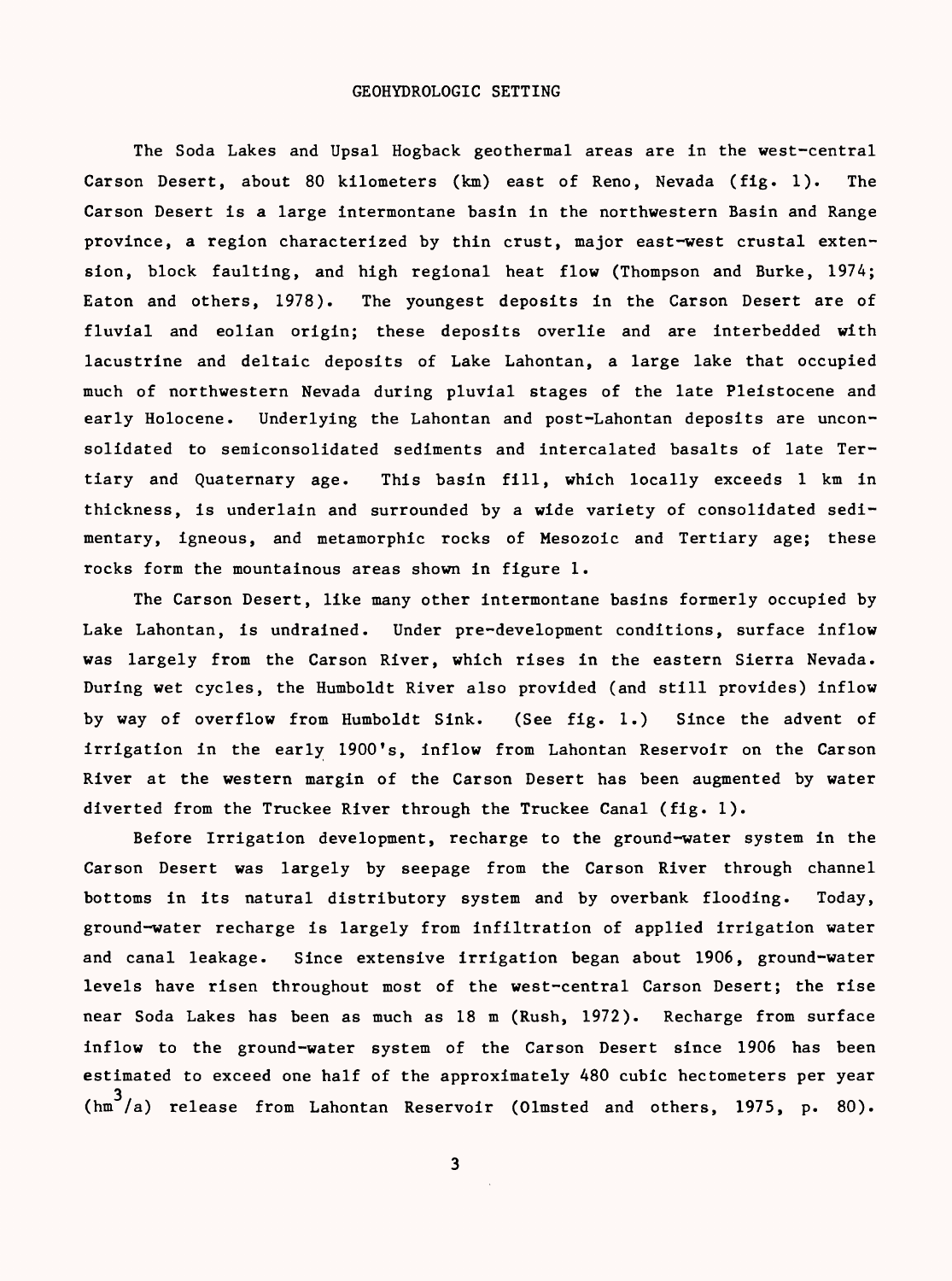

Figure 1. - Index map of the Soda Lakes and Upsal Hogback geothermal areas, Nevada.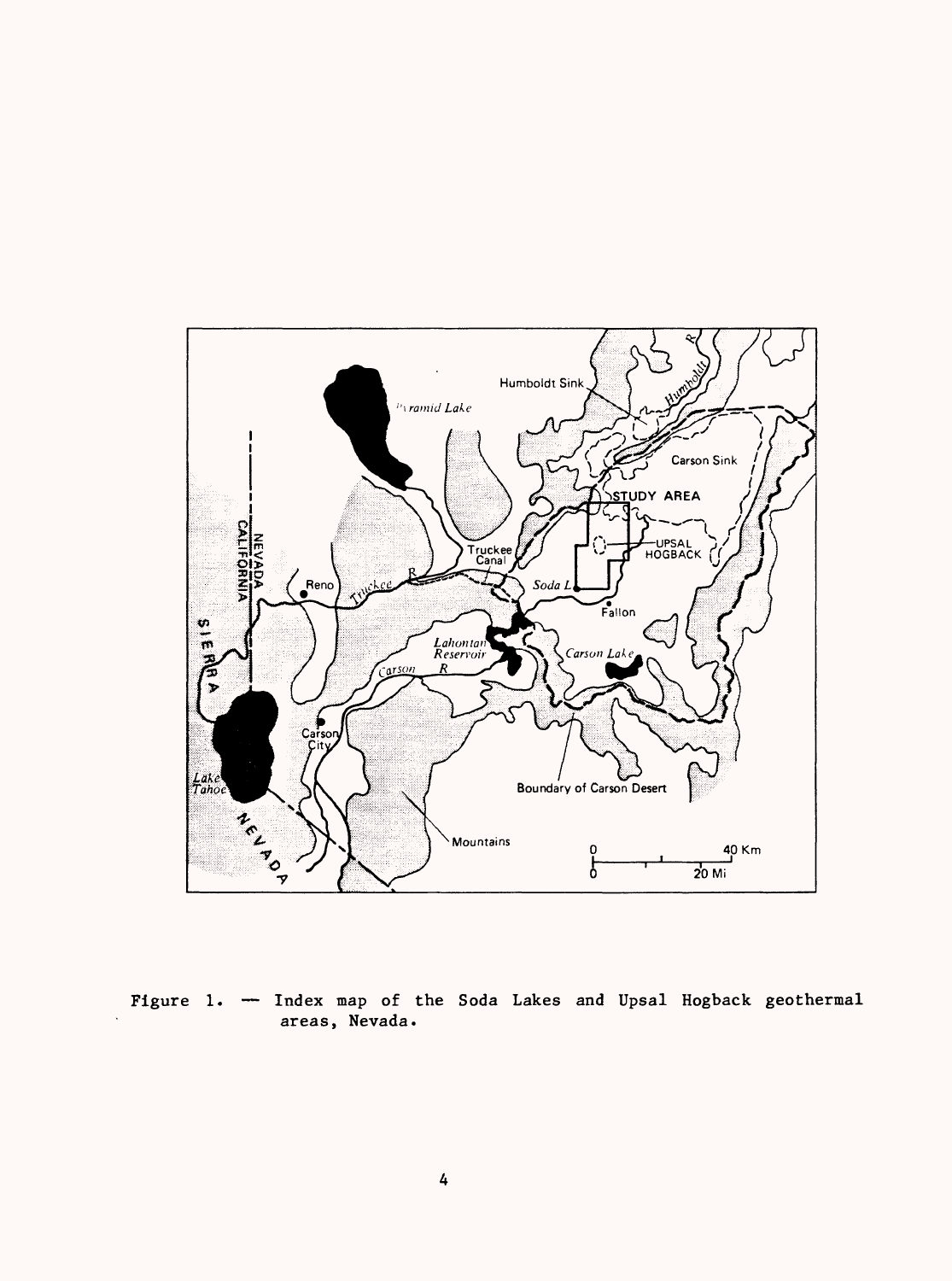Local precipitation on the Carson Desert commonly has been regarded as an almost negligible source of ground-water recharge. Average annual precipitation within the drainage basin ranges from less than 100 millimeters (mm) in the lowest parts of the basin to more than 400 mm on the highest ranges along the margin (Hardman, 1936; Hardman and Mason, 1949). Using an empirical method developed by Eakin and Maxey (1951), Glancy and Katzer (1975) estimated potential recharge annually from local precipitation on the Carson Desert to be 1.6  $\frac{3}{4}$  /a--this amounts to only 0.2 percent of the average annual precipitation and to only 0.7 percent of the estimated total recharge from surface inflow. However, results of the present study suggest that the method of Eakin and Maxey (1951) may yield too low an estimate because it does not include potential recharge in areas of shallow water table or irrigated areas, nor does it include recharge produced by infrequent meteorological events that cause local flooding and the filling of ponds and lakes.

Confined ground-water conditions prevail in most of the saturated deposits and rocks beneath the west-central Carson Desert. Ground water is locally unconfined where coarse, permeable deposits extend to depths as much as several meters below the water table. Large-scale lateral movement of ground water is toward the Carson Sink, which is largely northeast of the study area, (fig. 1). Sandy aquifers within a few tens of meters of the land surface transmit this water most rapidly. Confined ground water in and near areas of discharge moves upward through confining beds of clay and silt. Ground-water movement is mainly downward in recharge areas, especially in and near irrigated lands.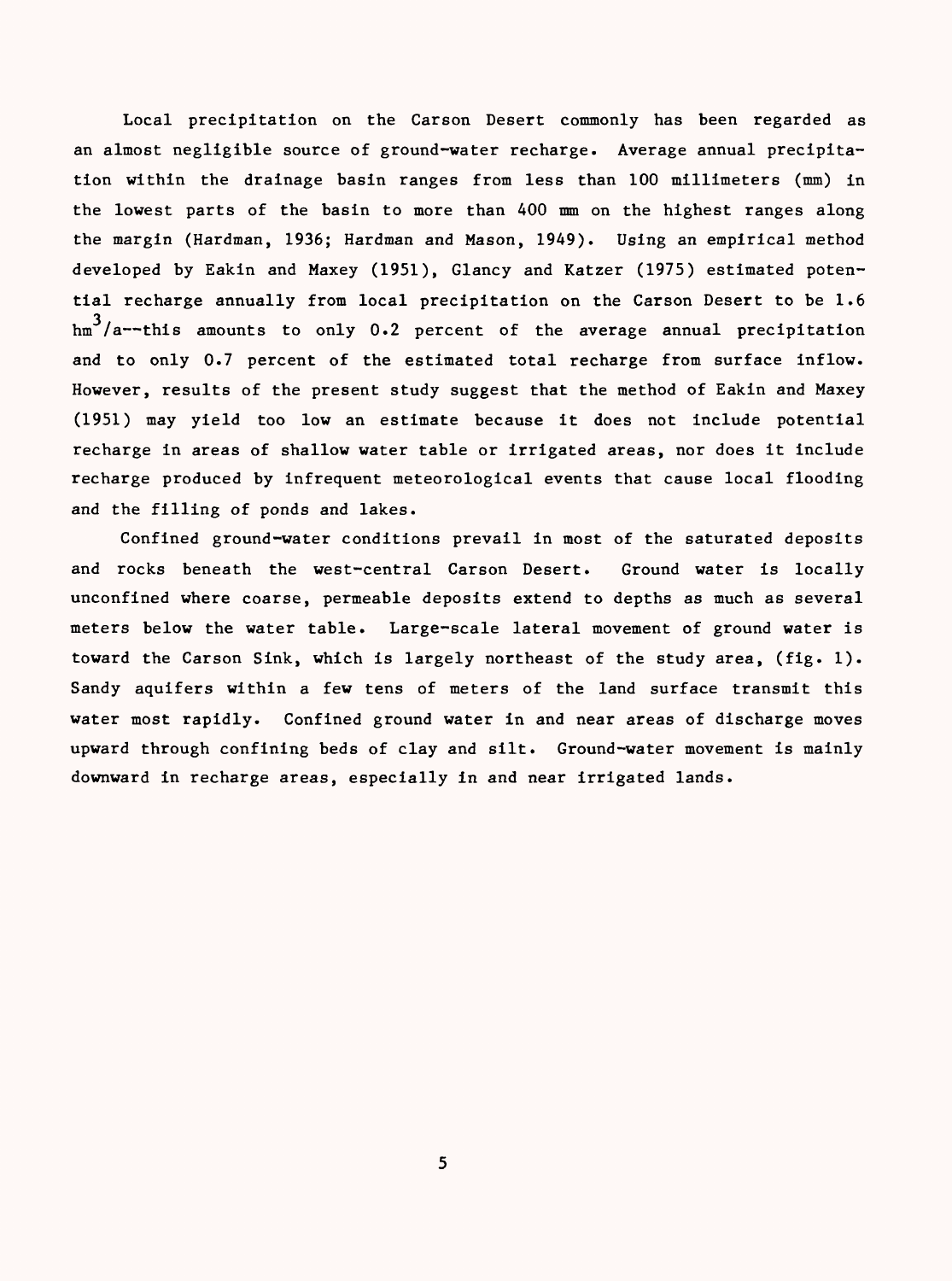Data for this study were obtained largely by test drilling. These data were supplemented by mapping of vegetation and surface conditions by P. A. Glancy (written commun., 1979). Density and vigor of phreatophytes were evaluated qualitatively in order to estimate ground-water evaporation in the Soda Lakes and Upsal Hogback geothermal areas.

The test drilling included the collection of drill cuttings and core samples for geologic and hydrologic analysis, borehole geophysical logging, and the installation of small-diameter (38- or 51-mm) wells, most of which are 45 m or less in depth. The wells were used for measurements of temperature and water levels (hydraulic heads), and were sampled for hydrochemical analysis. The preparation and analysis of detailed lithologic logs based on interpretation of the borehole geophysical logs, drill cuttings, and core samples, and water-level measurements were of particular importance for the present study.

Two to four wells were installed at most sites in order to determine the altitude of the water table and confined water levels and to measure the vertical component of the hydraulic gradient. Locations of the well sites are shown in figure 2. Many of the wells, drilled in 1972 and 1973, were bored with a power auger; most of the wells drilled in 1974 and later were drilled by the mud-rotary method. The deeper wells of the latter group, particularly those in the low-lying parts of the Upsal Hogback area, were completed by grouting the annulus between the casing and drill-hole walls with neat cement. The cement grout minimizes the possibility for upward or downward water flow outside the well casing and thereby assures more reliable water-level measurements than those obtained in other wells, in which the annulus was backfilled with drill cuttings or surface materials. Most of the cemented wells were completed originally with steel caps at the bottom and filled with water for temperaturegradient measurements. Subsequently, all these wells were perforated near the bottom with explosive charges. This method of casing perforation allowed the collection of water samples and water-level data. All the other wells were completed either with a screen or well point or with saw-cut perforations at or near the bottom of the well.

Water levels in all the test wells were measured at intervals of about 1 to 6 months from December 1973 to September 1983. A pressure gage was used to measure hydraulic head in flowing wells.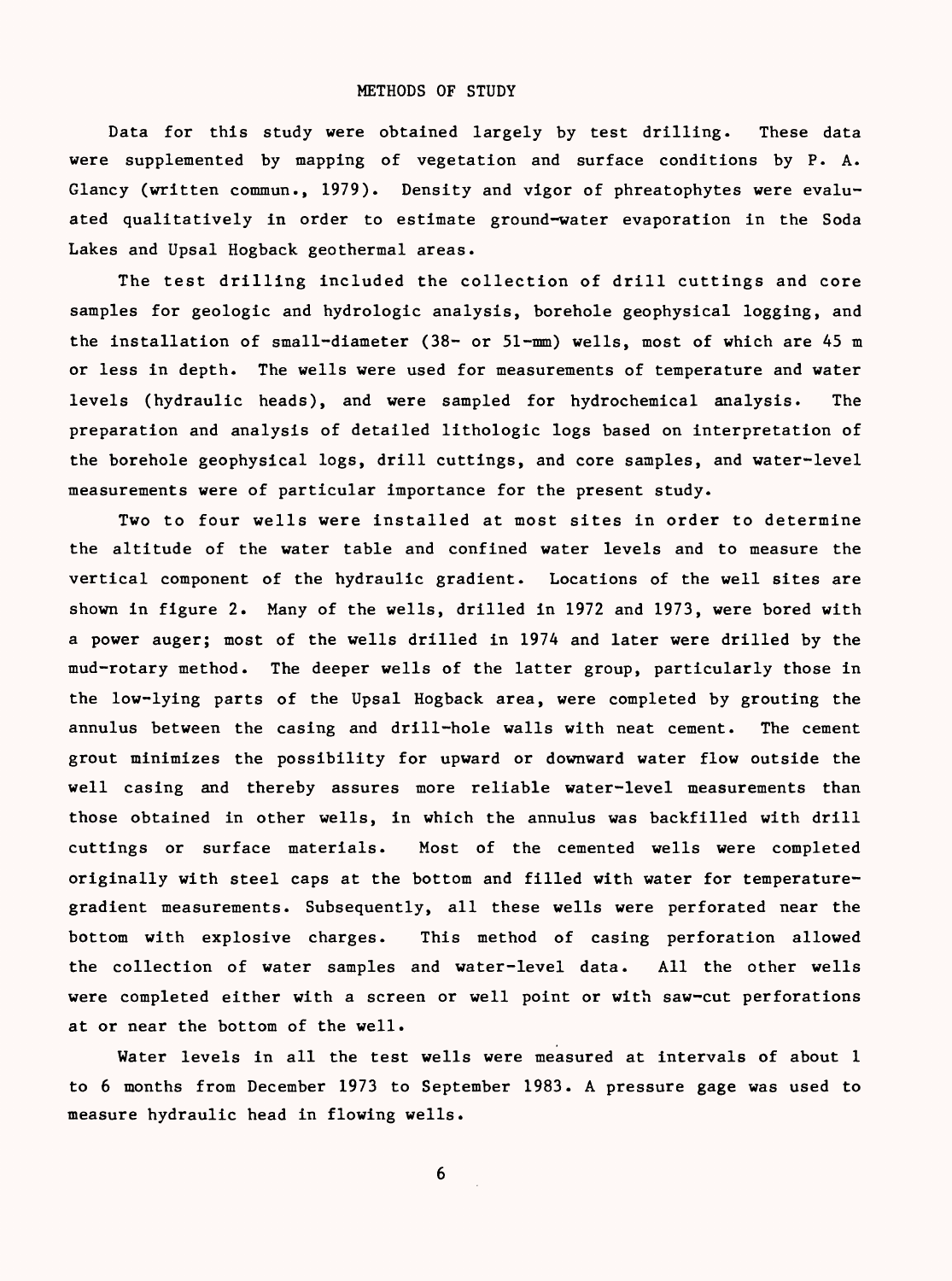

-1215 - Altitude of water level, in meters above HGVD. Contour interval 1 meter.

Figure 2. - Soda Lakes and Upsal Hogback geothermal areas.

- A. Altitude of water table, December 1979.
- B. Altitude of confined water level representing a depth of 30 m, December 1979.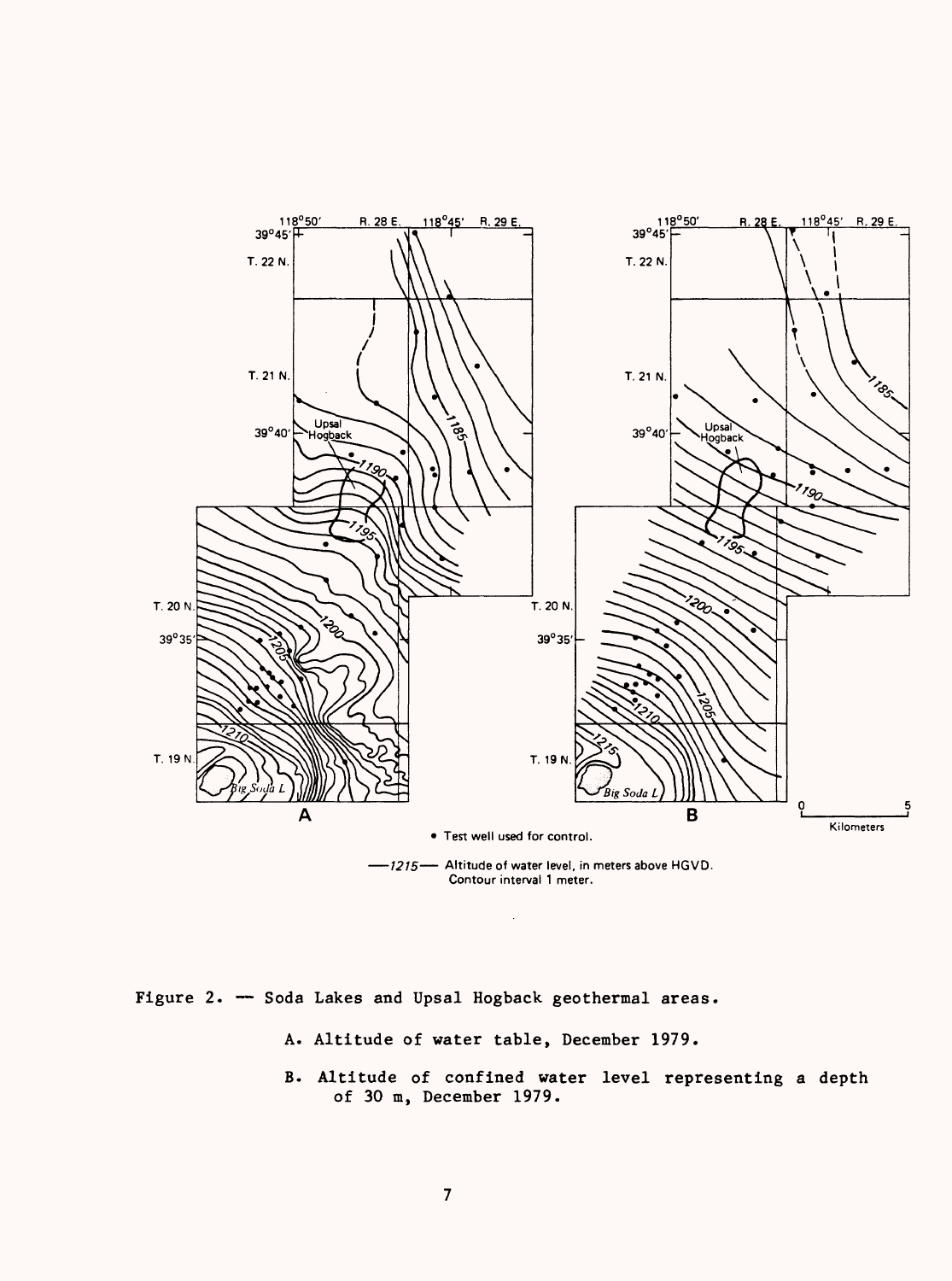# SPECIFIC DISCHARGE OR RECHARGE ESTIMATED FROM HYDRAULIC DATA

The average specific discharge recharge for a given depth interval at a site may be estimated as the product of the vertical hydraulic gradient (or, more correctly, the vertical component of the hydraulic gradient) and the harmonic-mean vertical hydraulic conductivity of the deposits at the temperatures prevailing for the interval. In the present study, the estimates were based on gradients calculated from water levels measured in the test wells and hydraulic conductivities estimated from lithologic and temperature logs of the wells.

The vertical hydraulic gradient was calculated as the difference in depth of water levels in a pair of wells at a site, divided by the difference in depth between the bottom of the screen or perforations in the shallower well and the top of the screen or perforations in the deeper well. Where the depth to the water level in the deeper well was less than that in the shallower well, the gradient was assigned a positive value (upward component); where the reverse was true, the gradient was assigned a negative value (downward component).

At many sites, the shallower or shallowest well is screened or perforated at a substantial depth below the water table, and some degree of confinement is suggested by the presence of beds of clay or silt above the well screen or perforations. At these sites, the altitude of the water table (fig. 2A) was calculated by adjusting the altitude of the water level in the shallowest well, using the vertical hydraulic gradient indicated by measurements in that well and the next deeper well at the site. In a similar fashion, the altitude of the confined water level representing a depth of 30 m, shown in figure 2B, was calculated by adjustment of the measured altitude of water level in the well closest to 30 m in depth at the site, using the vertical hydraulic gradient for the appropriate depth level interval. The configuration of the confined potentiometric surface representing a depth of 30 m shown in figure 2B was used by Olmsted and others (1984, p. 66-75) as a basis for estimating lateral groundwater flow through the deposits above a depth of 45 m.

At some well sites, measured vertical hydraulic gradients were adjusted for the "short-circuit" effect of water flow through the annulus between the well casing and the walls of the hole. The magnitude of this effect is indicated by the ratio of the hydraulic gradient interpolated from the maps of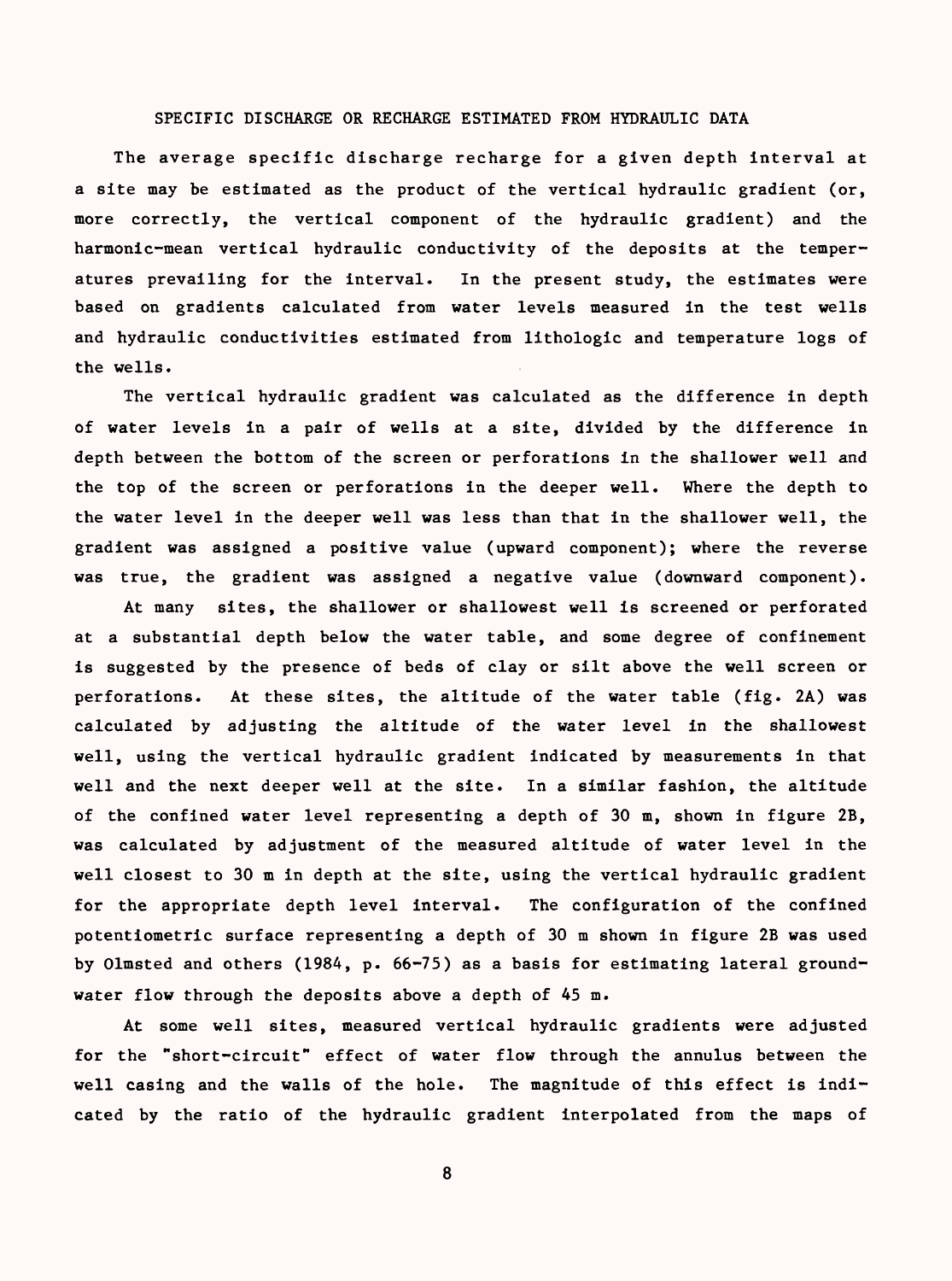unconfined and confined water levels (figs. 2A and 2B) to the gradient actually measured in the wells at each site; this ratio is termed the "gradient adjustment factor". (See table 2.)

The vertical hydraulic conductivity of a depth interval was computed using the harmonic-mean vertical intrinsic permeability and the weighted-average temperature for the interval. Most depth intervals used in the study comprise several layers of highly variable vertical intrinsic permeability. The harmonic-mean vertical intrinsic permeability,  $k_n$ , of a series of n layers is

$$
k_n = \frac{z_t}{\sum z_i / k_i}, \qquad (1)
$$

where  $z_i$  is the thickness of a given layer,  $k_i$  is the vertical intrinsic permeability of the layer, and  $z_{+}$  is the total thickness of the layers--the depth interval of interest. It is apparent from the equation 1 that the layers of low permeability have a dominant effect on the harmonic mean. The accuracy of the estimates of specific discharge and recharge is most strongly dependent upon the validity of the values of vertical intrinsic permeability assigned to the least permeable layers in the interval. Also important, however, are the reliability of the lithologic log, particularly with respect to the thickness and character of the confining layers, and the accuracy of the water-level data upon which the calculated vertical gradient is based.

The values of intrinsic permeability assigned to materials classified in the lithologic logs of the test wells are presented in table 1. the values are based on averages obtained for samples of unconsolidated sediments from a variety of locations analyzed by the Hydrologic Laboratory of the U.S. Geological Survey and grouped according to median particle, size (Morris and Johnson, 1967). The lowest value in table 1, 0.3 X  $10^{-15}$  m<sup>2- $^{-1}$ </sup> for clay or silty clay, is the geometric mean of average values of 0.1 X  $10^{-15}$  m<sup>2</sup> for clay given by Morris and Johnson (1967, table 12) and 1 X  ${10}^{-15}$   ${\tt m}^2$  for silty clay interpolated from Morris and Johnson (tables 5 and 12). Fine sand and related materials in table 1 were assigned a value of 30 X  $10^{-15}$  m<sup>2</sup>, which actually

 $\frac{1}{x}$  The value 1 X 10<sup>-15</sup> m<sup>2</sup> is nearly equal to 1 millidarcy.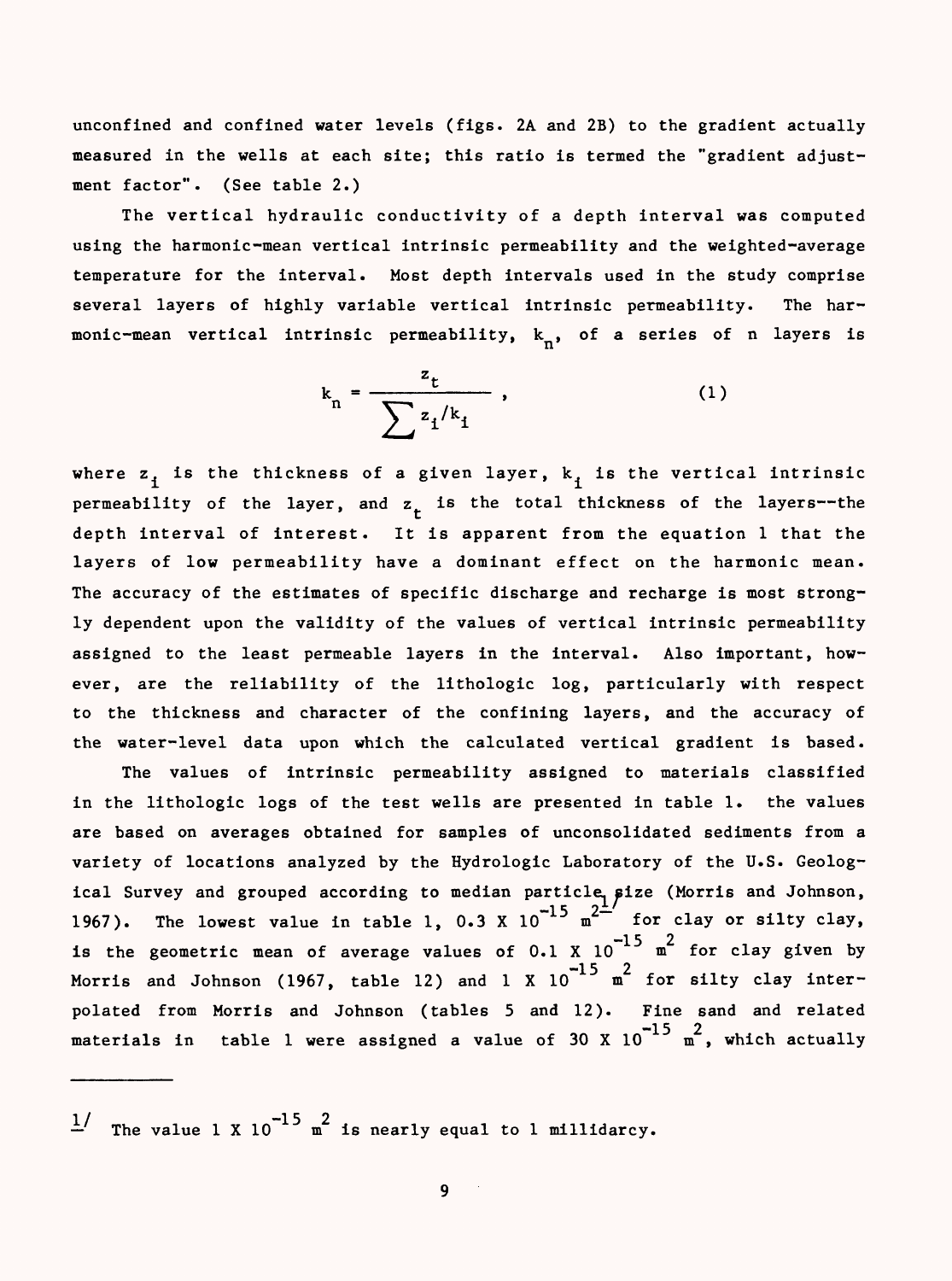is based on the value of 32 X 10  $-15$   $\frac{2}{m}$  given for silt by Morris and Johnson (1967, table 5). This adjustment was made because cores from several test wells in the Soda Lakes and Upsal Hogback areas indicated the presence of thin layers of silt and finer material within thicker sequences of fine sand or related deposits of similar hydrologic character; the fine-grained layers tend to control the vertical permeability of the zones in which they occur. Similarly, the values listed in table 1 for medium sand and coarser materials reflect the presence of thin layers of finer material.

Table 1. -- Values of vertical intrinsic permeability assigned to materials classified in lithologic logs of test wells

| Materials                                                                             | Vertical intrinsic<br>permeability<br>$(X10^{-15} \text{ m}^2)$ |
|---------------------------------------------------------------------------------------|-----------------------------------------------------------------|
| Gravel and sand; sand and gravel; pebbly sand;<br>coarse sand; medium to coarse sand. | 300                                                             |
| Medium sand; fine to medium sand; sand;<br>coarse sand with silt.                     | 100                                                             |
| Fine sand; silty sand; sand and silt; clay<br>and gravel; clay and coarse sand.       | 30                                                              |
| Silt and fine sand; clay and sand.                                                    | 10 <sup>°</sup>                                                 |
| Silt; sandy clay; clay and fine sand; pebbly clay                                     | $\overline{\mathbf{3}}$                                         |
| Clayey silt; silty clay; and fine sand.                                               | $\mathbf{1}$                                                    |
| Clay; silty clay.                                                                     | $\cdot$ 3                                                       |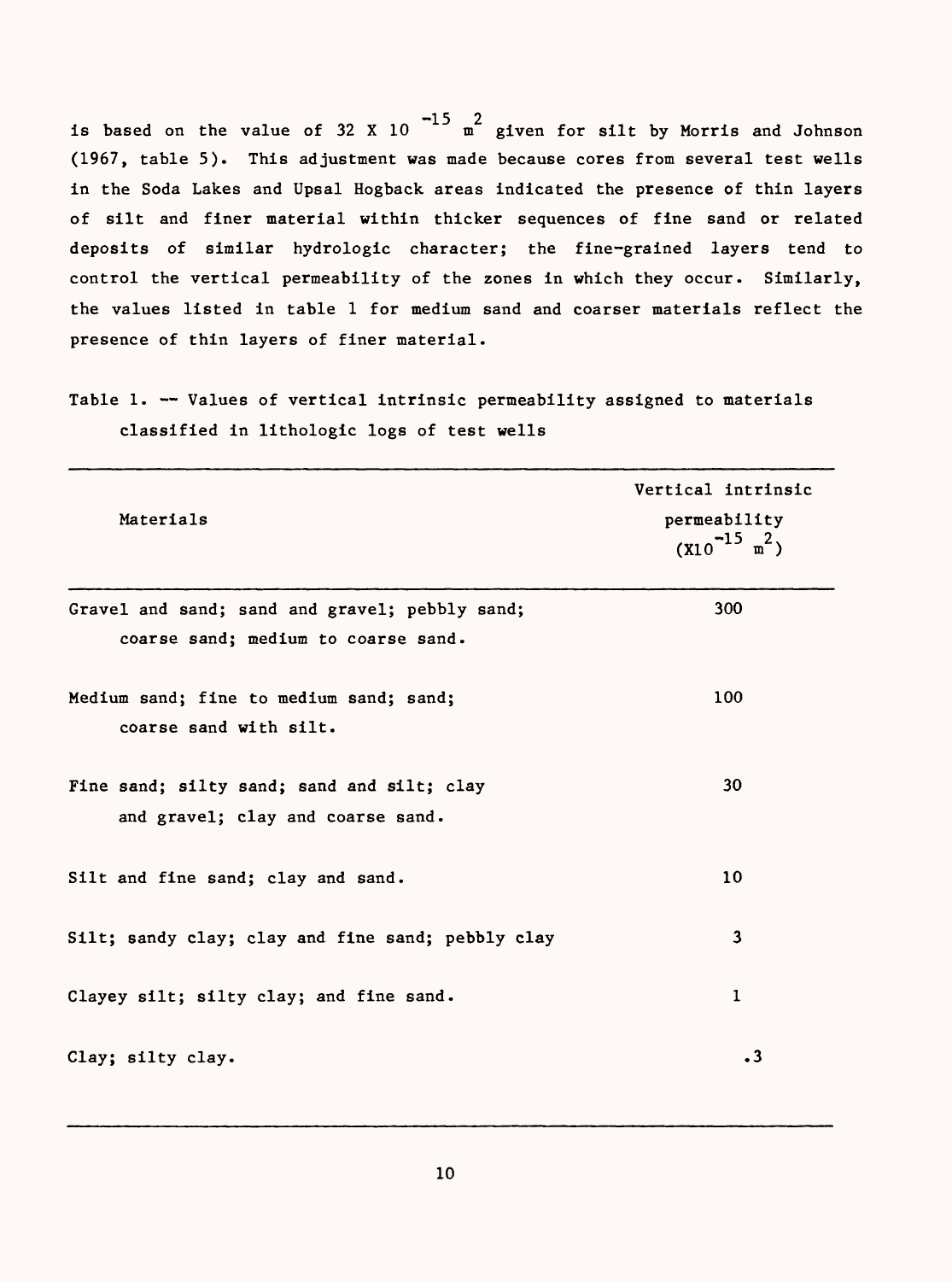Table 2 presents the estimates of specific discharge or recharge (vertical Darcian velocity) based on hydraulic data. The average vertical hydraulic conductivity was derived from average values of vertical intrinsic permeability by adjusting for weighted-average (by depth) temperature, which affects the kinematic viscosity of the water, and converting units from meters squared to millimeters per day. Measurements for a period of several years (1974-82 at most sites) were averaged to obtain estimates of long-term average vertical hydraulic gradients. However, measurements made in 1983, after the significant recharge event described later, were not included in the estimates. The plusor-minus values in table 2 indicate two standard deviations from the long-term mean values and represent the approximate amplitude of variation in depth to water table, vertical hydraulic gradient, and specific discharge or recharge.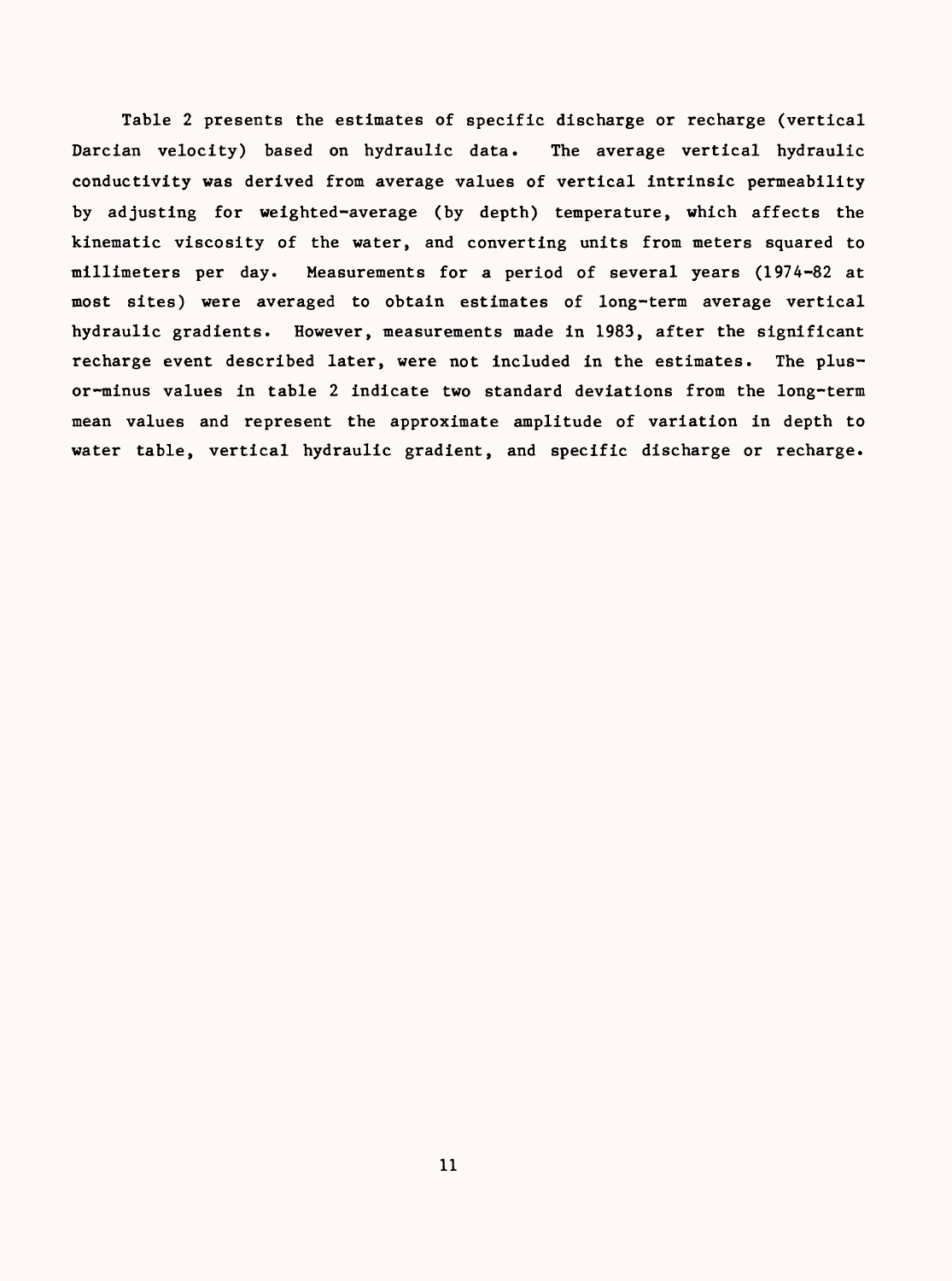Table 2. - Specific discharge or recharge at test-well sites estimated from hydreulic data

(Positive values indicate discharge (upwared flow); negstivs values, recharge (downward flow); plus-or-minus values indicate two<br>stendard deviations from mean values (approximately equal to the amplitude of variation); gra

| Well<br>pair  | Depth<br>interval<br>$\left( \bullet \right)$ | Period<br>of record  | Depth to<br>water table<br>$\bf(a)$ | <b>Gradient</b><br>ad justuent<br>factor | Vertical hydraulic<br>gradient | Vertical<br>bydraulic<br>conductivity<br>$(=\times)$ | Specific<br>discharge<br>or recharge<br>(m/e) | Comments         |
|---------------|-----------------------------------------------|----------------------|-------------------------------------|------------------------------------------|--------------------------------|------------------------------------------------------|-----------------------------------------------|------------------|
|               | U.S. Geologic Survey                          |                      |                                     |                                          |                                |                                                      |                                               |                  |
| 24,3          | $10.39 - 25.91$                               | Oct 74-May 82        | 9.61 $\pm$ .07                      | 1.5                                      | $+0.023 + .007$                | 2.7                                                  | $+23$<br>$\pm$ 7                              | 1                |
| 34, B         | $7.19 - 43.56$                                | Oct 74-May 82        | $2.34 \pm .17$                      | 1.0                                      | $+0.0036 \pm .0042$            | 2.4                                                  | $+3.2 + 3.6$                                  | 2, 3             |
| 84, B         | $3.63 - 37.95$                                | Oct 74-May 82        | $3.29 \pm .25$                      | 1.0                                      | $-0.063 + .006$                | 1.4                                                  | $-32$<br>± 3                                  | $\ddot{\bullet}$ |
| 9A, B         | $10.18 - 39.32$                               | Dec 74-Jul 79        | 9.13 $\pm$ .19                      | 1.0                                      | $+0.018 \pm .006$              | 1.7                                                  | $+11$<br>± 2                                  | 5                |
| 10A,C         | $3.86 - 32.31$                                | Dec 75-Nov 82        | $2.83 + .04$                        | 4.3                                      | $+0.046 + 0.033$               | 2.8                                                  | $+44$<br>$+31$                                | 6                |
| 12A, B        | $14.60 - 21.46$                               | Oct 74-Mov 82        | $10.03 + .09$                       | 1.0                                      | $-0.068 + .009$                | $1 - 4$                                              | -35<br>± 5                                    |                  |
| 134, C        | $4.83 - 21.18$                                | Dec 75-Nov 82        | $3.07 + .15$                        | $1 - 2$                                  | +0.038 + .008                  | 2.1                                                  | +29<br>± 6                                    | 7                |
| 17A, B        | $6.56 - 8.99$                                 | Oct 74-Nov 82        | $2.93 \pm .39$                      | 1.0                                      | ⊸0.016 ± .034                  | 5.7                                                  | -33<br>± 63                                   | 8                |
| 18A, B        | $5.33 - 1.15$                                 | Oct 74-Hay 82        | $4.60 \pm .76$                      | 1.0                                      | $-00087 + .019$                | 3.5                                                  | ± 24<br>-11                                   | 9, 10            |
| 27A, B        | 4.97-44.07                                    | Dec 74-Hay 82        | $4.52 \pm .35$                      | 3.3                                      | $+0.044 \pm .021$              | 2.4                                                  | +39<br>±18                                    | 11, 12           |
| 29A, B        | $6.68 - 43.95$                                | Dec 74-May 82        | 6.19 $\pm$ .32                      | 1.5                                      | $+0.035 + .010$                | 2.4                                                  | $+31$<br>± 9                                  | 13               |
| 30A.C         | $3.17 - 39.93$                                | Oct 74-Nov 82        | $1.78 \pm .42$                      | 1.0                                      | $+0.021 \pm .006$              | 4.0                                                  | $\pm$ 9<br>$+31$                              | 14               |
| 32A, B        | 7.19-44.33                                    | Dec 74-May 82        | $6.88 \pm .26$                      | 1.0                                      | -0.0077 ± .0050                | 1.7                                                  | $-4.8 + 3.1$                                  | 15               |
| 35A, B        | $2.59 - 20.06$                                | Oct 74-May 82        | $1.67 + .18$                        | $1 - 3$                                  | $+0.021 \pm .006$              | 2.6                                                  | ± 6<br>+20                                    | 17               |
| 41A, B        | $11.81 - 1.85$                                | Dec 75-Aug 81        | $9.34 \pm .08$                      | 1.3                                      | $+0.017 + .005$                | 2.1                                                  | $±$ $\rightarrow$<br>+13                      | 18               |
| 46B,C         | $1.55 - 3.93$                                 | Dec 75-Nov 82        | $1.14 \pm .13$                      | 1.0                                      | $+0.0064 \pm .0336$            | 23                                                   | +280<br>+54                                   | 19               |
| 46B, D        | $4.54 - 16.08$                                | Dec 75-Mov 82        | $1.14 \pm .13$                      | 1.9                                      | $+0.120 + .049$                | 1.2                                                  | ± 21<br>$+53$                                 | 11               |
| 46A, D        | $16.54 - 25.66$                               | $Now 81 - Nov 82$    | $1.17 \pm .11$                      | 1.9                                      | $-0.017 + .033$                | 7.5                                                  | -47<br>± 90                                   | 11, 20           |
| 46A,C         | $1.55 - 25.66$                                | Nov 81-Nov 82        | $1.17 \pm .11$                      | 1.9                                      | $+0.025 + .003$                | 1.8                                                  | $\pm$ 2<br>$+16$                              | 11               |
| 48A, B        | 4.57-30.94                                    | Jan 75-Nov 82        | $2.19 + .25$                        | 1.2                                      | $+0.058 + 0.006$               | 2.3                                                  | +49<br>$±$ 5                                  | 21               |
| 49B,C         | $1.85 - 1.38$                                 | Jan 76-Mar 81        | $1.00 \pm .17$                      | 1.0                                      | $+0.046 + .041$                | 4.4                                                  | +74<br>$+66$                                  |                  |
| 49A, B        | $4.84 - 31.55$                                | May 82-Dac 82        | $.96 + .18$                         | 1.1                                      | $+0.148 + .014$                | 1.6                                                  | +86<br>$\pm$ 8                                | 22               |
| 50A, B        | $2.53 - 19.29$                                | Dec 75-Jan 77        | $1.59 \pm .66$                      | 1.1                                      | $+0.142 + .048$                | 1.1                                                  | ±19<br>+57                                    | 23               |
| <b>51A, B</b> | $12.41 - 43.91$                               | Dec 75-May 82        | $11.79 \pm .35$                     | 1.9                                      | $+0.106 + .019$                | .88                                                  | $+34$<br>$±$ 6                                | 24               |
| 52A, B        | $20.32 - 44.81$                               | Dec 75-Nov 82        | $17.45 + .12$                       | 1.0                                      | $+0.0031 + .0045$              | 5.6                                                  | $+ 6.3 + 9.2$                                 | 20               |
| 53A, B        | $10.97 - 1.92$                                | Dec 75-May 83        | 9.67 $\pm$ .15                      | 2.1                                      | $+0.017 + .011$                | 4.5                                                  | +28<br>$+18$                                  | 25               |
| 55B, C        | $1.40 - 2.32$                                 | <b>Jul 78-Nov 82</b> | $1.32 + .22$                        | 1.0                                      | $+0.226 + .454$                | . 76                                                 | +63<br>$+126$                                 | 26               |
| 55A, B        | $2.55 - 42.22$                                | Mar 82-Dec 82        | $1.27 \pm .20$                      | 1.0                                      | $+0.075 + .007$                | 3.5                                                  | $±$ 9<br>$+96$                                | 27               |
| 56B, C        | $4.51 - 22.481$                               | Dec 75-Nov 82        | $3.38 \pm .11$                      | $1 - 0$                                  | $+0.080 + .006$                | 1.3                                                  | $\pm$ 3<br>$+38$                              | 28               |
| 56A, C        | $23.27 - 42.46$                               | Nov 81-Dec 82        | $3.40 \pm .12$                      | 1.0                                      | $+0.168 + .033$                | 2.1                                                  | $+129 + 25$                                   | 29               |
| 56A, B        | $4.51 - 42.46$                                | Nov 81-Dec 82        | $3.40 \pm .12$                      | 1.0                                      | $+0.121 + .015$                | 1.6                                                  | $+71 + 9$                                     | 27               |
| 57B, C        | $1.73 - 5.71$                                 | Dec 75-Nov 82        | $1.07 + .33$                        | 1.0                                      | $+0.22 + .048$                 | .90                                                  | $+72 + 16$                                    |                  |
| 57A, B        | $6.16 - 41.35$                                | Mar 82-May 82        | $1.00 \pm .21$                      | $1 - 7$                                  | $+0.101 + .012$                | 2.0                                                  | $\pm$ 9<br>$+74$                              | 30               |
| 57A, C        | $1.73 - 1.35$                                 | Har 82-Hay 82        | $1.00 \pm .21$                      | 1.7                                      | $+0.126 + .019$                | 1.8                                                  | $+83$<br>$+12$                                | 30               |
| 58B, C        | $1.02 - 2.63$                                 | Dec 75-Nov 82        | $.75 + .22$                         | 1.0                                      | $+0.033 + .033$                | 7.5                                                  | +90<br>±90                                    | 31               |

 $\bar{\beta}$ 

 $\frac{1}{\sqrt{2}}$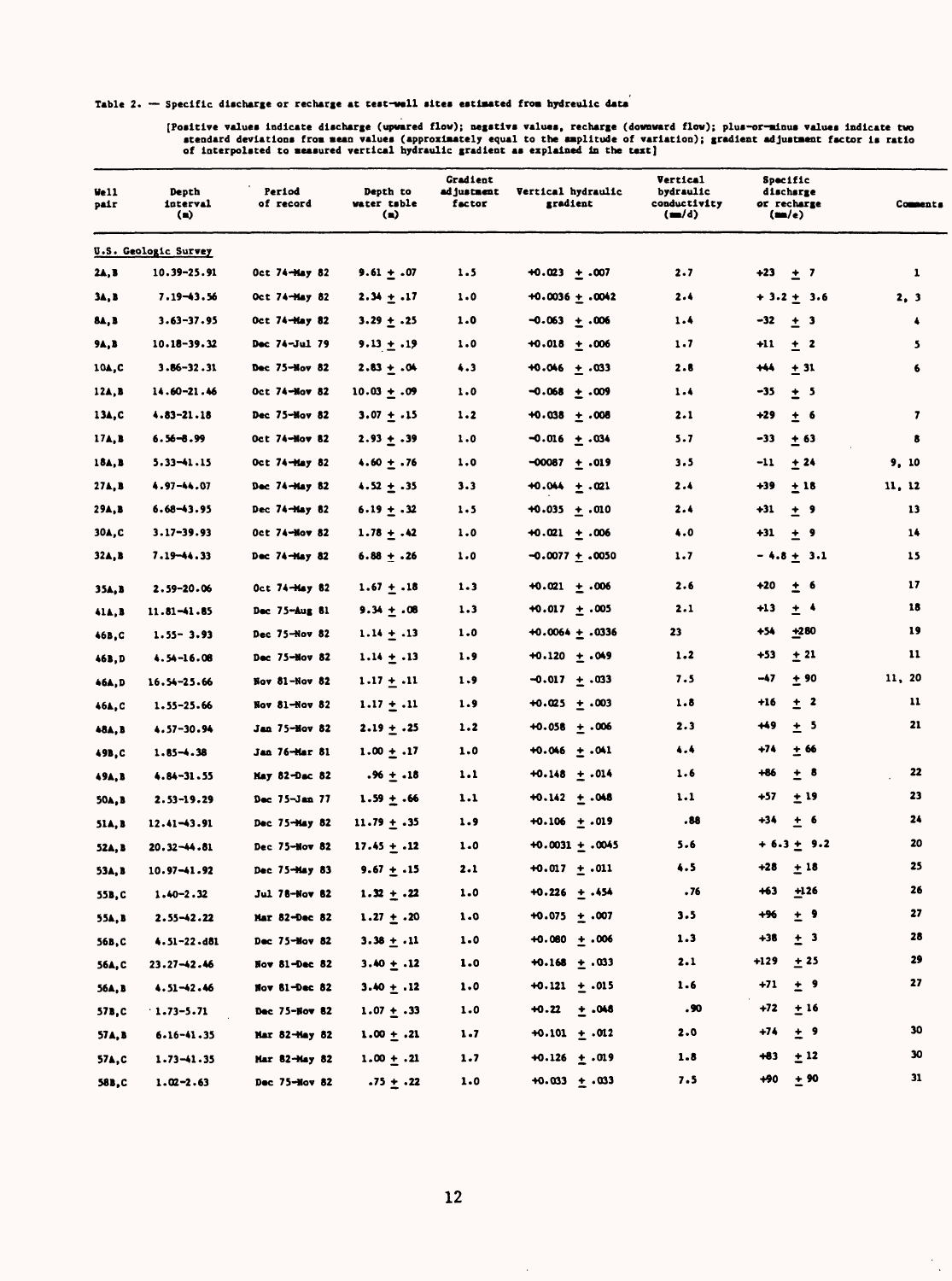Table 2. - Specific diecharge or recharge at teet-well sites estimated from hydraulic data (Continued)

**[Poaitlve values Indicate discharge (upvared flow); negative values, recharge (downward flow); plua-or-minus values Indicate two**  standard devistions from mean values (approximately equal to the amplitude of variation); gradient adjustment factor is retio<br>of interpolated to measured vertical hydraulic gradient ee explained in the text]

| Well<br>pair   | Depth<br>interval<br>(n)         | Period<br>of record | Depth to<br>water table<br>(n) | <b>Gradient</b><br>ad justment<br>factor | Vertical hydraulic<br>gradient | Vertical<br>hydraulic<br>conductivity<br>(m/d) | Specific<br>discharge<br>or recharge<br>(m/4) | Commente |
|----------------|----------------------------------|---------------------|--------------------------------|------------------------------------------|--------------------------------|------------------------------------------------|-----------------------------------------------|----------|
|                | U.S. Geologic Survey (Continued) |                     |                                |                                          |                                |                                                |                                               |          |
| <b>58A, B</b>  | $3.06 - 42.06$                   | Nov $S1 - Dec$ 82   | $.78 + .14$                    | 1.0                                      | $+0.098 + .009$                | 2.7                                            | $+97 + 9$                                     | 27       |
| 59A.C          | $6.85 - 45.10$                   | Dec 75-Nov 82       | $4.47 + .19$                   | 1.7                                      | $+0.018 + .006$                | 3.7                                            | $+24 + 8$                                     | 32       |
| 60A.C          | $30.68 - 41.51$                  | Mar 82-Dec 82       | $1.94 + .03$                   | 1.0                                      | $+0.046 + .024$                | 5.3                                            | $+89$<br>$+46$                                |          |
| <b>60DA, B</b> | $3.11 - 41.51$                   | Mar 82-Dec 82       | $1.94 + .03$                   | 1.0                                      | $+0.061 + .006$                | 3.1                                            | $+92 + 7$                                     | 27       |
| 63A, B         | $9.81 - 29.09$                   | Jul 76-Oct 80       | $9.10 + .20$                   | 1.0                                      | $+0.054 + .009$                | 2.6                                            | $+51 + 9$                                     | 33       |
|                | U.S. Bureau of Reclamation       |                     |                                |                                          |                                |                                                |                                               |          |
| 13A.C          | $15.00 - 66.14$                  | Dec 74-May 82       | $5.15 + .45$                   | 1.0                                      | $-0.037 + .004$                | $3 - 2$                                        | $-43 + 5$                                     | 4        |
| 13B.C          | 67.06-152.40                     | Aug 78-May 82       | $5.32 + .30$                   | 1.0                                      | $+0.0037 + .0008$              | .75                                            | $+1.0 + .22$                                  | 4        |
| 14A.B          | 12.65-158.96                     | Dec 74-May 82       | $6.18 + .90$                   | 1.0                                      | $+0.024 + .007$                | 4.2                                            | $+37 + 11$                                    |          |

Comments

- 1. Slow upflow in annulue above well screen.
- **2. Slow upflow In annulus, but well screen appears to be laoleted. 19.**
- **3. Negative gradient March 1980. 20.**
- **4. Ho significant flow in annulus. 21.**
- **5. Lateral flow of cool water at ebout 30 m; poeslbly aleo at 20 m. 22.**
- **6. Strong upflow in annulus; poeeible lateral flow of cool water at 28 m.**
- **7. Some upflow in annulus; poeelble laterel flow of warm water et 13 m. 24. Position near edge of terrace resnlte in e larger vertical hy-**
- **8. positive gredlent in March and Hovermber 1982. 25.**
- **9. Lateral flows of cool and warm water et several depths. 26.**
- **10. Positive gradient in July 1975 and July 1976. 27.**
- **11. Dpflow in annulus. 28.**
- **12. Probable laterel flow of cool water at 36 m. 29.**
- **13. Dpflow in annulus, moetly above ebout 28 m. 30.**
- **14. Lateral flow of warm water et 18 31.**
- 15. Lateral flow of cool water at 37 m.
- 16. Lateral flow of cool water at 37 m; upflow below 37 m.
- **17. Possible lateral flow of warm water at 12 m.**
- **Slow npflow in annulus; lateral flow of cool water at ebout 34 m.**
- **Negative gradient October 1979. March 1980, and March 1981.**
- **Gradient changse substantially with time but hae not actually reversed.**
- 21. Slow upflow in annulus.
- **Dpflow in annulus, but well screen eppears to be almoet isolated.**
- **Slow upflow in annulus, chiefly above 17 m.**
- **draulic gradient than normal for this depth to water table. Dpflow in annulus, especially above 20 m.**
- **Negative gradient November 1982.**
- **Annulua cemented; good date.**
- **annulus of deeper well not cemented; may be some upflow.**
- **Annulus of shallow well not cemented.**
- **Annulua cemented, but seal apperently incomplete.**
- **Negative gradient July 1978.**
- **Dpflow in annulus, especially between 16 and 32 m.**
- **Vertical hydraulic conductivity poorly known.**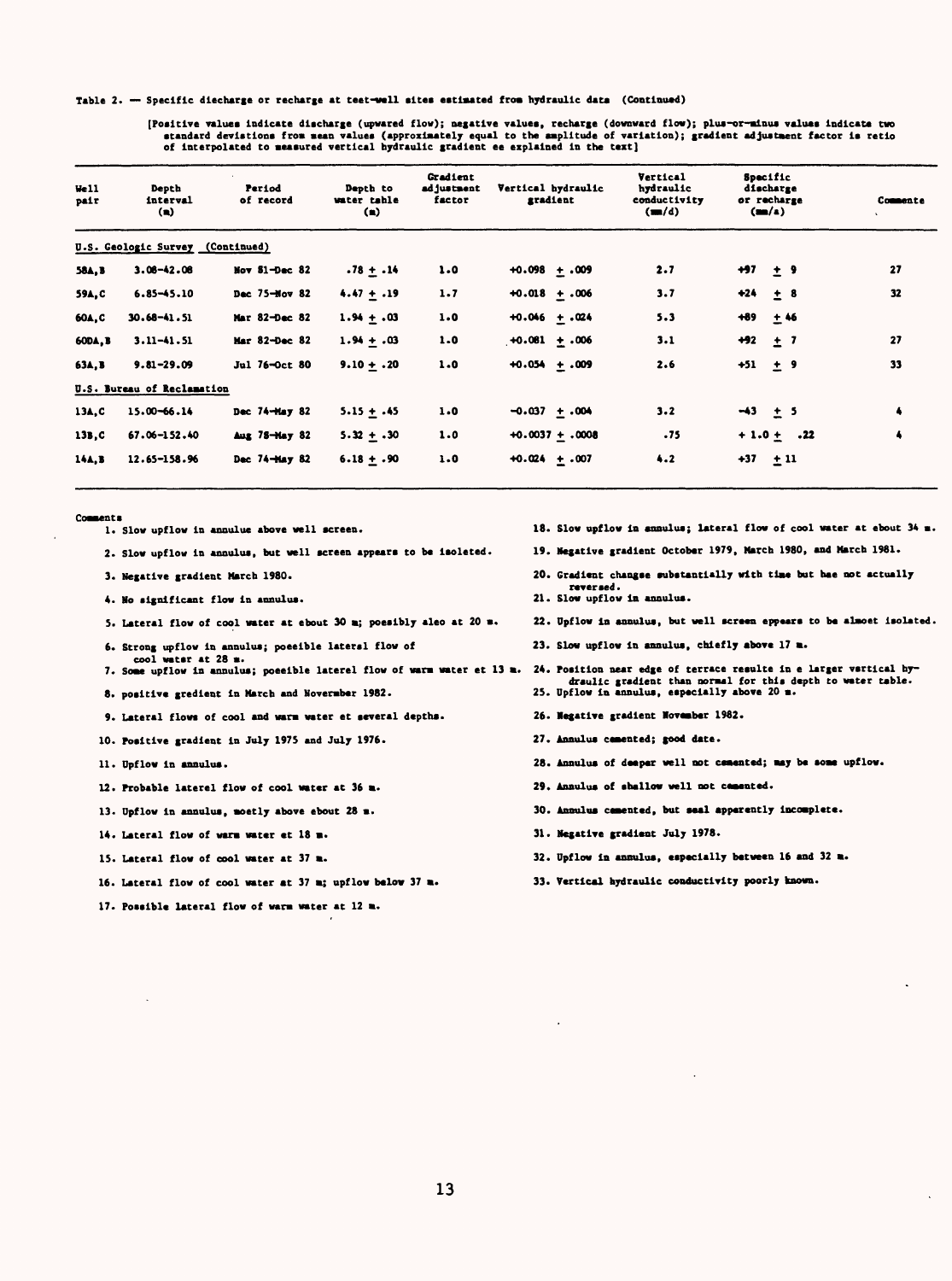SPECIFIC DISCHARGE ESTIMATED FROM VEGETATION AND SURFACE CONDITIONS

Specific discharge near the top of the saturated zone may be estimated on the basis of empirical values of annual ground-water evapotranspiration assigned to various types of phreatophytes and surface conditions. The empirical values in table 3 are those used in numerous ground-water reconnaissance studies in Nevada by the Geological Survey. (See Nevada Department of Conservation and Natural Resources, 1960-74.) The evapotranspiration data, along with a phreatophyte and surface-conditions map of the Soda Lakes and Upsal Hogback areas, were provided by P. A. Glancy (U.S. Geological Survey, written commun., 1979).

Table 3. -- Estimated rates of evapotranspiration from ground water for various types of phreatophytes or surface conditions (Data from P. A. Glancy, U.S. Geological Survey, written commun., 1979)

| Type of phreatophytes or surface conditions                                                                                                                     | Evapotranspiration<br>rate<br>(mm/a) |
|-----------------------------------------------------------------------------------------------------------------------------------------------------------------|--------------------------------------|
|                                                                                                                                                                 |                                      |
| Irrigated pasture or cropland; assumes 300 mm                                                                                                                   |                                      |
|                                                                                                                                                                 |                                      |
| March grasses growing in a dominantly nonsaline<br>environment and (or) dense assemblage of saltceder,<br>greasewood, and saltgrass---------------------------- | ----------- 300                      |
| Saltgrass dominant; locally includes minor amounts of                                                                                                           |                                      |
| Greasewood dense or dominant, with or without rabbitbrush<br>and (or) saltbrush with a thin understory of saltgrass------ 100                                   |                                      |
| Greasewood dominant but of moderate density; locally includes<br>rabbitbrush and (or) big sage and hairy horsebrush in                                          |                                      |
| Playa deposits containing scattered stands of pickleweed----------- 45                                                                                          |                                      |
| Greasewood of low density and vigor; locally includes<br>scattered rabbitbrush; playa deposits lacking vegetation------ 30                                      |                                      |
| Greasewood of very low density and vigor------------------------------ 20                                                                                       |                                      |
| Area of deep water table lacking phreatophytes------------------------ 0                                                                                        |                                      |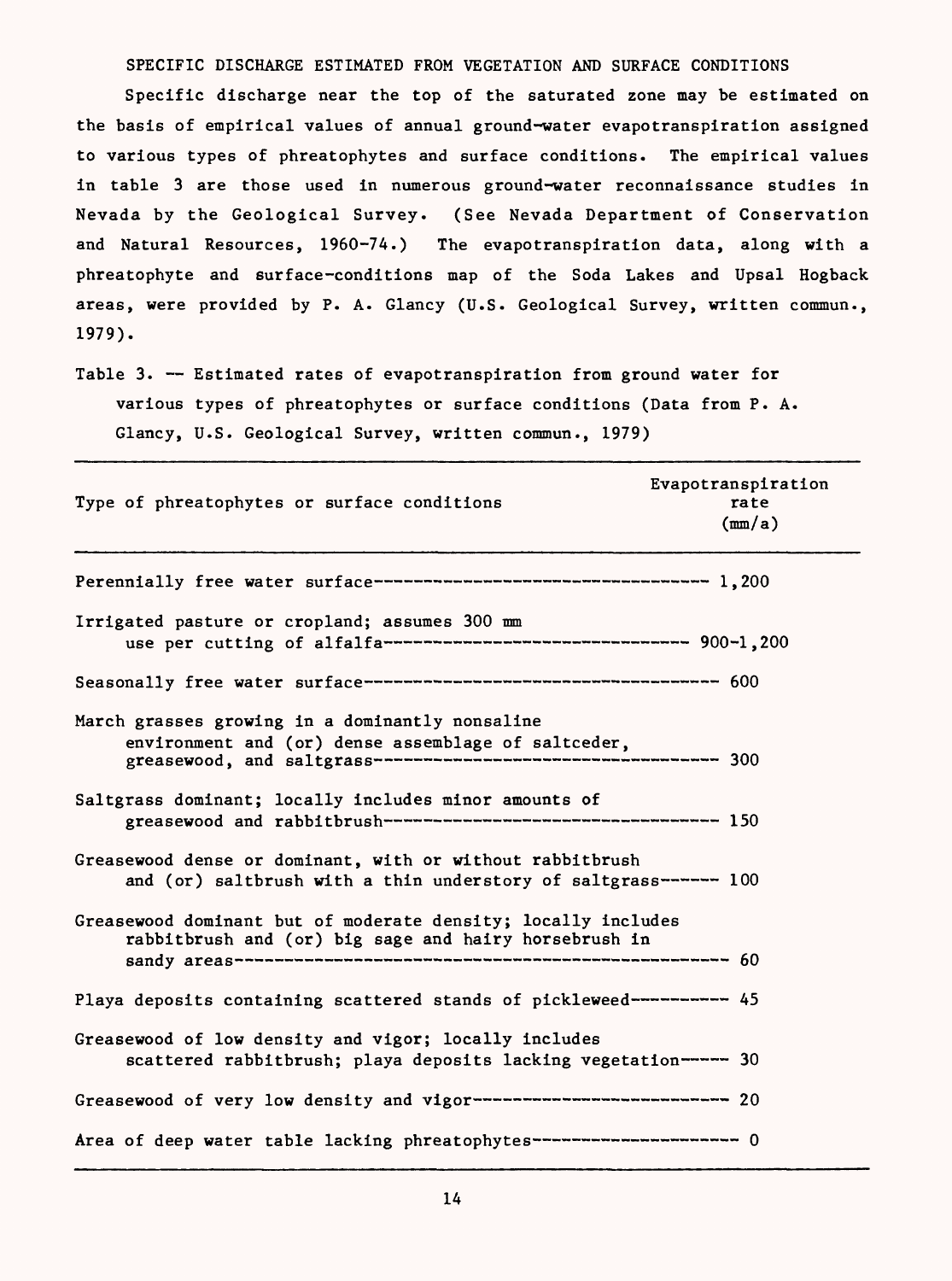## EVIDENCE FOR LOCAL RECHARGE

For purpose of this study, ground-water recharge is defined as water that percolates to the saturated zone. Water in the unsaturated zone that discharges by evaporation or transpiration before reaching the saturated zone is not considered as recharge. As thus defined, ground-water from local precipitation in the Basin and Range province has been assumed to be negligible where average annual precipitation is less than about 200 mm (see Eakin and Maxey, 1951; Nevada Department of Conservation and Natural Resources, 1960-74). This assumption is based chiefly on the fact that, in the driest parts of the province, such as the lowest part of the Carson Desert, potential evapotranspiration may exceed the average annual precipitation by a factor of 10 or more. Seemingly, in such an environment, virtually all the meager influx from precipitation to the unsaturated zone would return to the atmosphere by evaporation or transpiration before it could percolate to the underlying saturated zone.

In principle, however, significant local recharge could occur where (1) the water table is sufficiently shallow so that, at times, the capillary fringe extends to the land surface, (2) the water content of the unsaturated zone is increased by irrigation or canal leakage so that some of the influx from local precipitation reaches the water table, or (3) runoff from local precipitation is concentrated in lakes, ponds, or stream channels and a part percolates to the water table before being discharged as evapotranspiration.

The first type of local recharge is suggested by hydraulic data obtained from well pairs 46B and C, 49B and C, 55B and C, 57B and C, and 58B and C, which are in areas of major ground-water discharge where the water table ranges in depth from about 0.5 to about 1.5 m. The deeper well of each pair is screened or perforated at fairly shallow depths ranging from about 1.0 to about 4.5 m below the water table (see table 2). All these well pairs might be expected to record reversals in the usual upward (positive) hydraulic gradient after precipitation events intense enough to produce local ground-water recharge. Such reversals have been recorded in four of the five well pairs during the period 1975-82; only at well pairs 49B and C has no reversal been observed.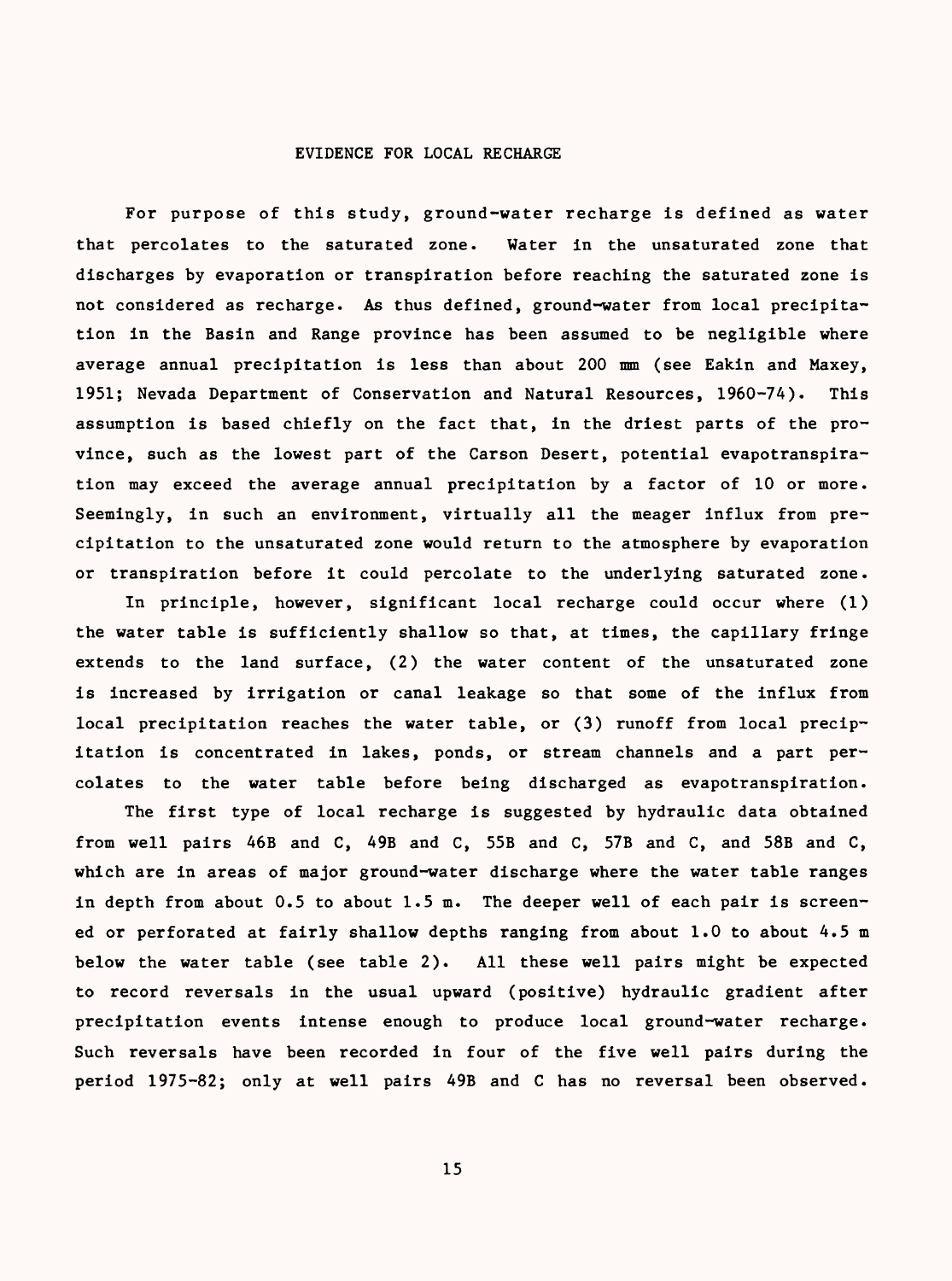At all the other sites in areas of major ground-water discharge, the depth interval represented by the shallowest well pair probably is too large to record a net downward vertical hydraulic gradient after a recharge event.

Hydraulic data for the second type of recharge from local precipitation --that in irrigated areas--would be nearly impossible to obtain from the wells used in the present study. Such recharge probably is small in comparison with that from the irrigation itself and from canal leakage. The resultant increase in downward hydraulic gradient recorded by a well pair probably could not be differentiated from the fluctuations in gradient resulting from the varied rates of infiltration from irrigation and canal leakage.

Hydraulic data for the third type of local recharge, from runoff concentrated in the intermittent ponds and streams, was obtained during the final stages of the present study. Two intermittent ponds between test-well sites 27 and 29 in the Soda Lakes area (fig. A), which had been dry or nearly dry since the beginning of the study in the fall of 1972, filled with water during a series of storms in the winter of 1982-83. As a result, water levels near the ponds rose materially, especially in the shallow wells nearest the ponds. Unfortunately, the exact period and nature of the rise were not established. The last antecedent set of synoptic water-level measurements was made May 18-19, 1982; except for measurements made in wells 30A and C on November 17, 1982, the first measurements after the rise were made on April 20, 1983. The November 1982 data for wells 30A and C clearly indicate that the rise began before that time, however. (See fig. A.)

Maximum recorded rise in the water table was 3.27 m in well 29B, a short distance northeast of the the northeastern pond (see figs. 3 and 4). The corresponding rise in the companion well 29A, in which the screen at a depth of AA m is separated from the screen in 29B (at 6.7 m) by several confining beds of low vertical hydraulic conductivity, was only 0.60 m. As a result, the vertical component of the hydraulic gradient, which had been consistently positive (upward) since measurements began in October 197A, reversed and became negative (downward) sometime after May 1982, thus indicating a change from specific discharge to specific recharge. (See fig. 4.) A similar reversal occurred at well site 27, southwest of the southwestern pond, and probably also at site 39, about 0.32 km south of the southwestern pond. Water-level data at well-site 39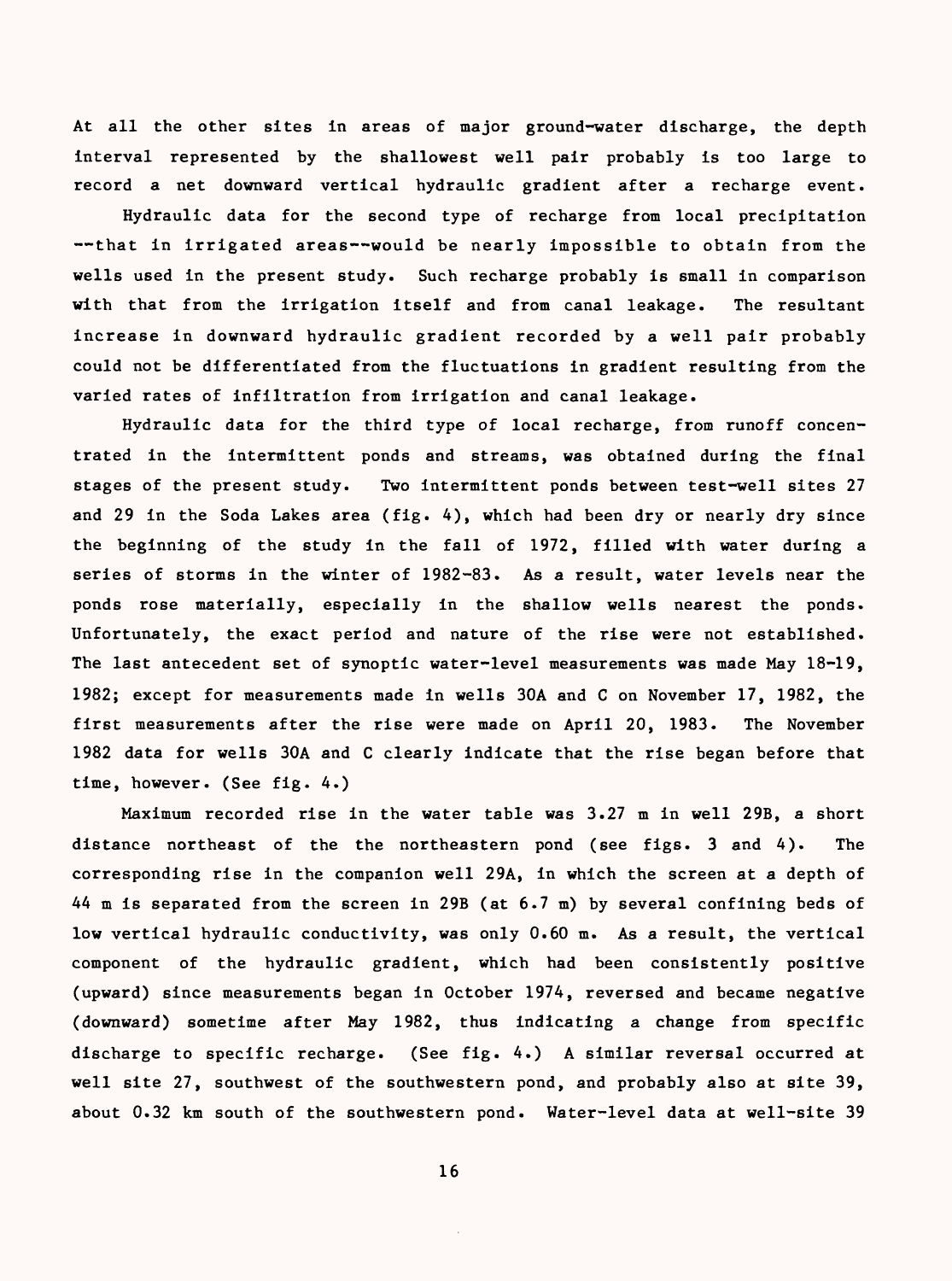

Figure 3. -- Soda Lakes geothermal area. Water-table rise attributable to rise in stage of ponds between test-well sites 27 and 29, May 1982 to July 1983.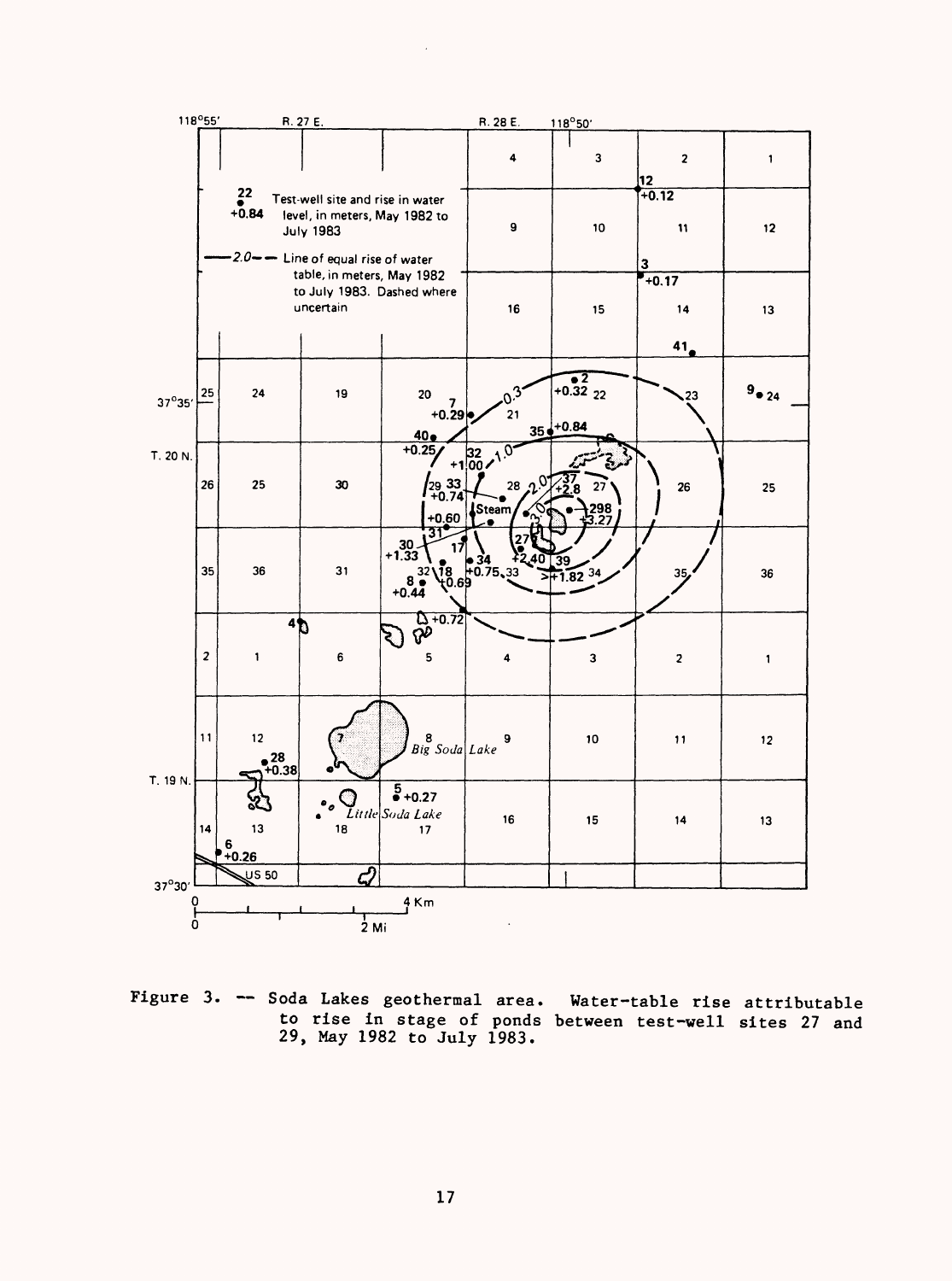

Figure 4. -- Water-level fluctuations in test wells 29A and B, 30A and C and 37A, and monthly precipitation at Fallon Experiment Station, October 1974 to August 1983.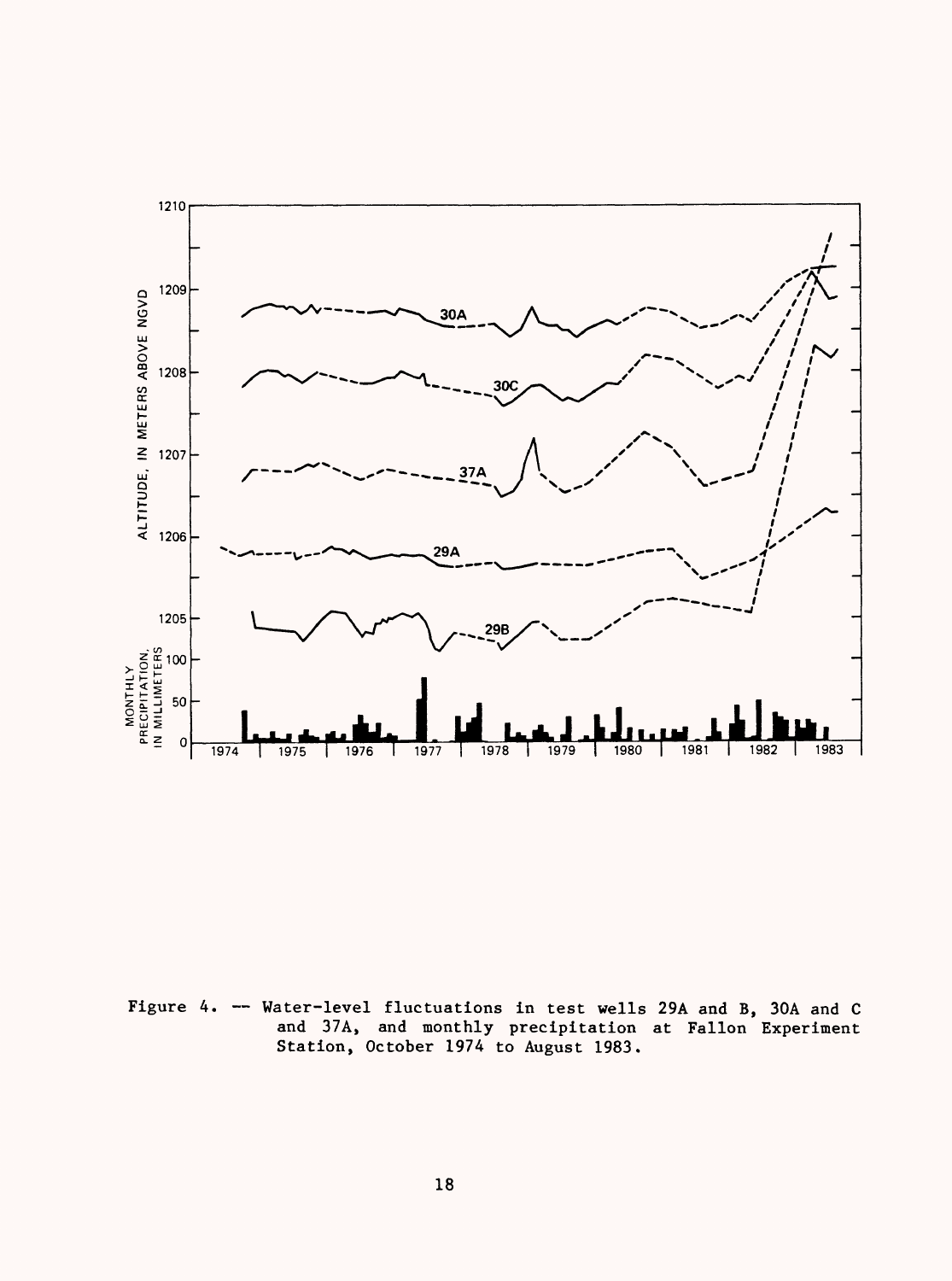do not conclusively indicate a gradient reversal, because the shallower well (39B) was dry before the rise. Other well pairs, more distant from the ponds, did not record reversals in vertical hydraulic gradient, and, in fact, the water-level rise was greater in the deeper well than in the shallower well at several of these sites. The greater rise in the distant deeper wells is not unexpected; the hydraulic diffusivity of the confined zone or zones in which those wells are screened presumably is greater than that of the generally unconfined zone tapped by the shallower wells because of the much smaller storage coefficient of the confined zone or zones.

The water-table rise caused by the filling of the ponds between well sites 27 and 29 is fairly well indicated by data west of the ponds, but data are lacking to the east; the interpreted pattern (fig. 3) is based on an assumption of bilateral symmetry. A further assumption is that part of the rise in the southwest (sites 8, 18 and BR 13) is attributable to a rise in stage in the ponds in the northwestern part of sec. 5, T. 19 N., R. 28 E. rather than to the rise in stage in the two ponds between sites 27 and 29.

The increase in ground-water storage represented by the recharge mound of water-table rise shown in figure 3 may be estimated roughly on the basis of the following assumptions (all of them probably conservative): (1) The outer limit of the mound is defined by water-level rise of 0.3 m; (2) maximum rise, near the ponds, is 3 m; and (3) average effective porosity of the deposits within the mound is 15 percent. On this basis, the total volume of the mound is 18  ${\rm h m}^3$  and the volume of effective pore space is 2.7  ${\rm h m}^3$ .

The amount of recharge represented by the increase in ground-water storage in the mound adjacent to the ponds cannot be estimated from present data. Much of the rise in water levels, especially that in the outer parts of the mound (fig. 3), is attibutable to pressure-head increase and clearly does not represent water that has migrated from the ponds. A detailed study using a dense array of piezometers and hydrochemical analyses of pond water and adjacent ground-water would be required to relate ground-water-storage increase to recharge.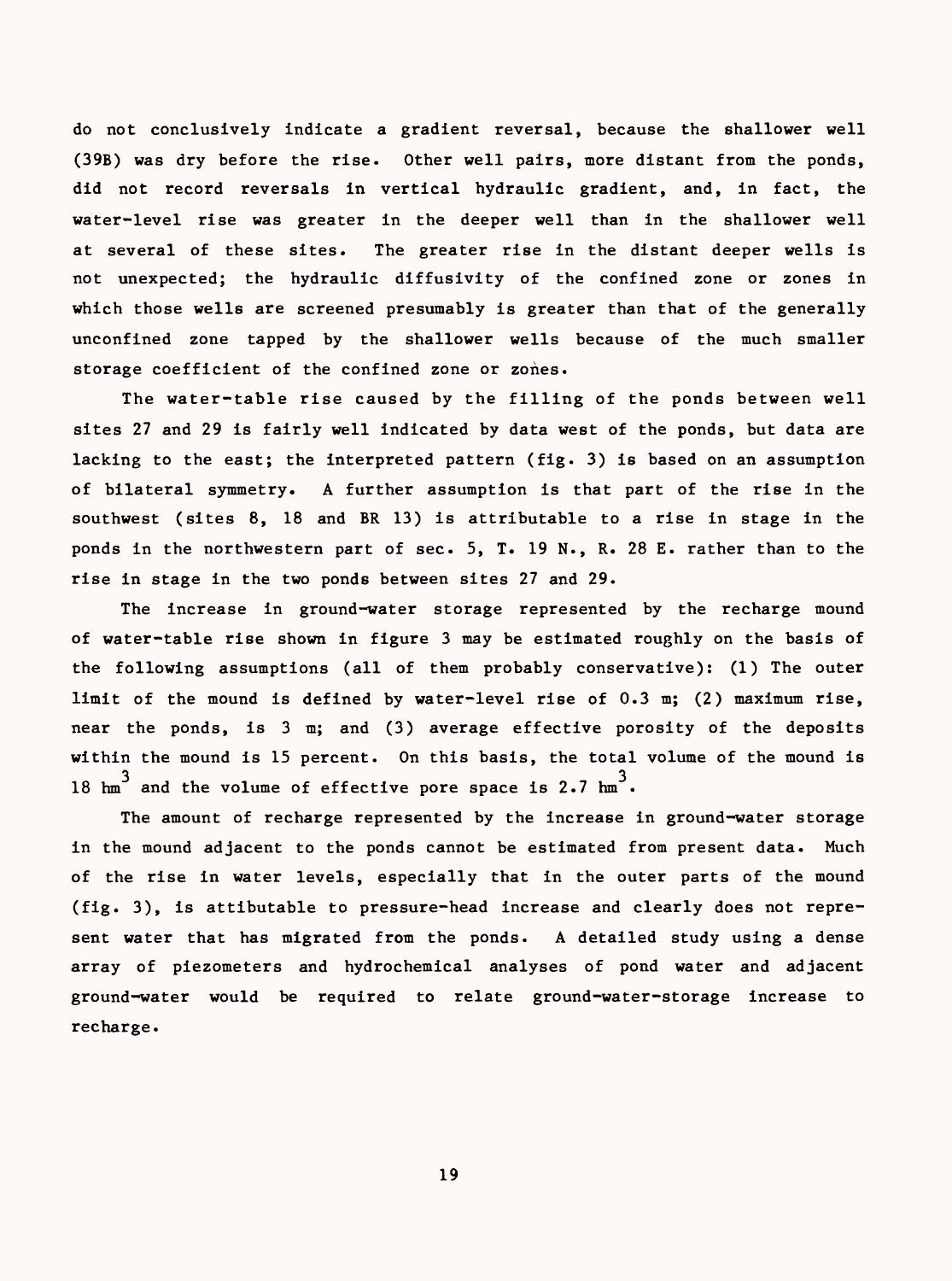#### RESULTS AND THEIR SIGNIFICANCE

Several significant conclusions may be drawn from the data obtained in this study. First, in areas of major ground-water discharge, specific discharge as estimated from hydraulic data (table 2). varies with depth to the water table. The best least-squares fit to the data for thirty pairs of wells in discharge areas is given by the exponential function

$$
\ln Q_{z} = 4.487 - 0.163 z_{s}
$$
 (2)

where  $Q_{\bf z}$  is specific discharge in millimeters per year, and  $z_{\bf s}$  is depth to the water table in meters. (See fig. 5.) The coefficient of determination  $(r^2)$ of 0.77 indicates a significant correlation of the logarithm of specific discharge and water-table depth.  $\frac{1}{1}$  In addition to errors in the estimates of specific discharge, scatter of the data is caused by factors other than depth to water such as variation in specific discharge with depth, and type of soil, density and types of vegetation, presence or absence of a salt crust, and other surface conditions.

Estimates of specific discharge based on hydraulic data ("hydraulic" estimates) are in fair agreement with those based on vegetation and surface conditions ("vegetation" estimates) at some sites, whereas at other sites, the differences represent errors in one or both estimates. At many sites, however, the differences are real because the vertical Darcian velocity (specific discharge or recharge) varies with depth, and different depth ranges are represented by the two estimates. The "vegetation" estimates represent the specific discharge in only the uppermost part of the saturated zone, whereas many of the

 $^{L}$  Using more stringent selection criteria, Olmsted and others (1984, p. 52) obtained the relation  $Q_{\rm z}$  = 95.6 e  $(1n Q_{\rm z}$  = 4.56 - 0.155  $z_{\rm s}$ ) with an  $r^2$  of 0.94 for 11 test-well sites; their results are similar to those of the present study in spite of their exclusion of the less reliable data.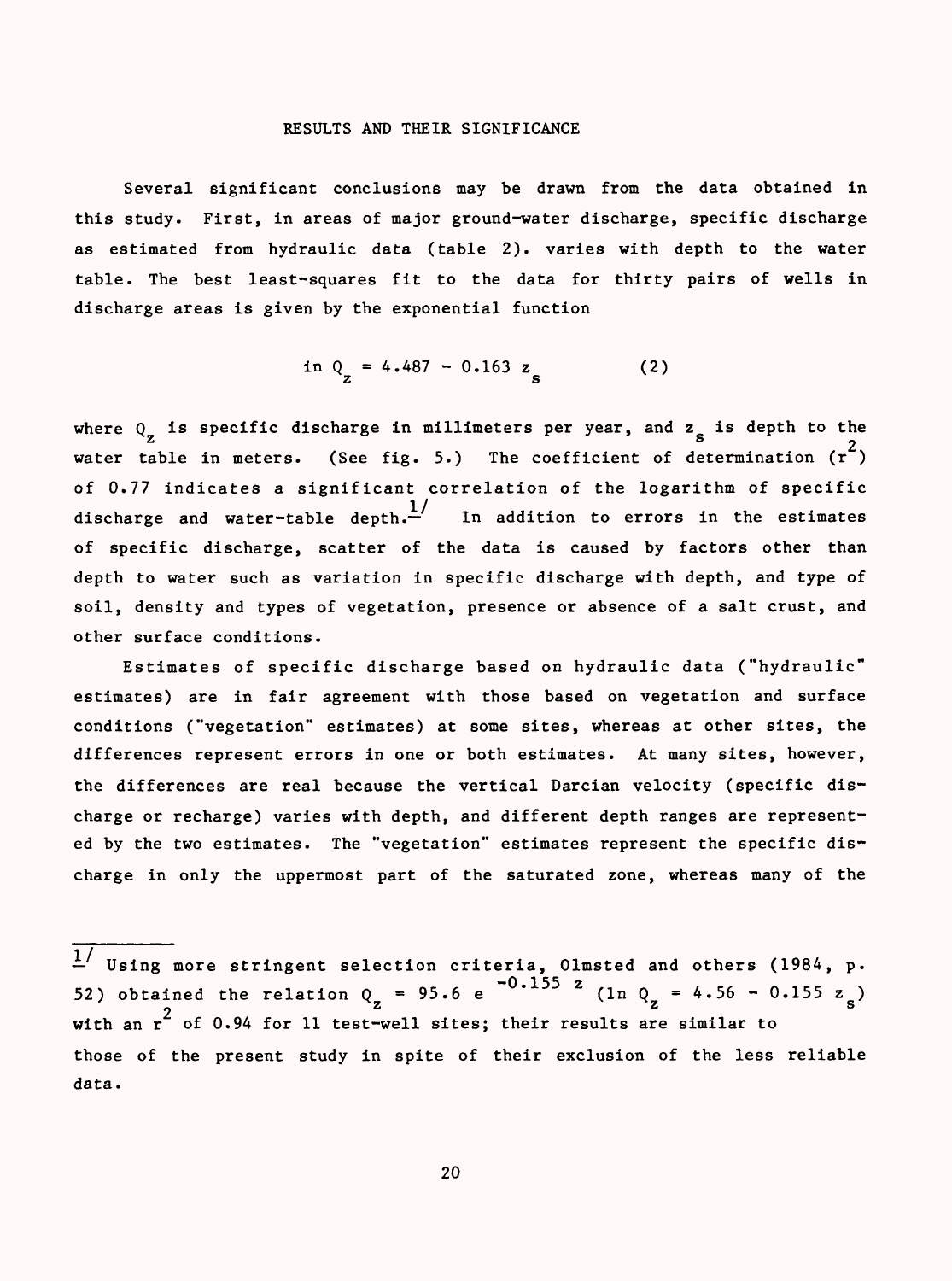

Figure 5. Relation of specific discharge to water-table depth at selected test-well sites.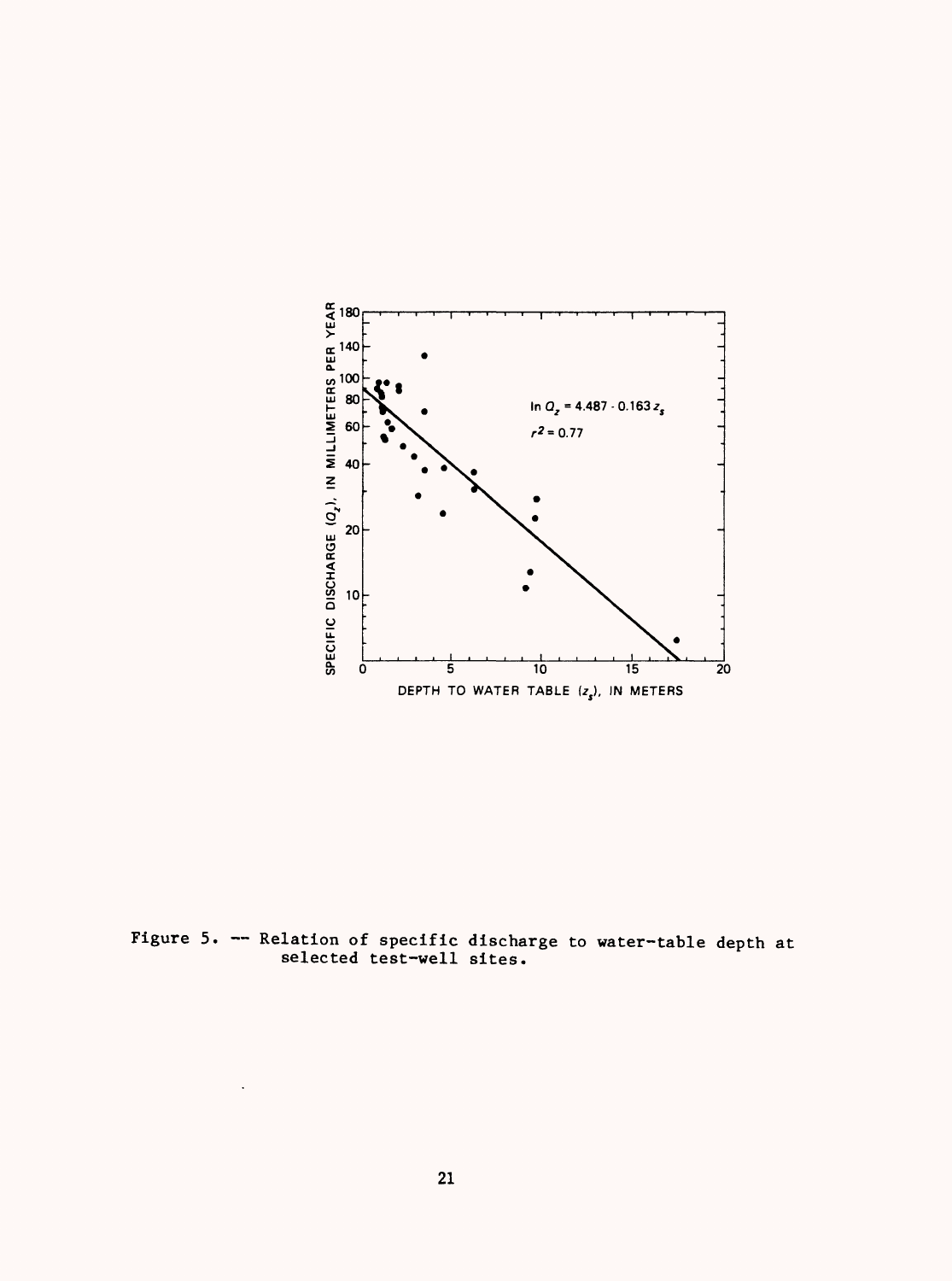"hydraulic" estimates in table 4 represent a much greater depth interval. Thus, consumptive use of water by phreatophytic vegetation (representing specific discharge) occurs at some sites where "hydraulic" data from well pairs indicate net specific recharge for the interval between the screens or perforations of the two wells. The data for USGS sites 8, 18, and 34, and USER site 13 (table 2) all illustrate this case. At several other sites, both estimates indicate specific discharge, but the specific discharge near the water table is substantially different from that at greater depth.

[Values of specific discharge (+) or recharge(-) are in millimeters per year]

|                      | Long term                                 |                                                | Specific discharge or recharge |                                        |                                                  |  |
|----------------------|-------------------------------------------|------------------------------------------------|--------------------------------|----------------------------------------|--------------------------------------------------|--|
| Test<br>well<br>site | average<br>depth to<br>water table<br>(m) | Depth<br>interval for<br>hydraulic data<br>(m) | Hydraulic<br>data              | Vegetation or<br>surface<br>conditions | Depth-to-<br>water-table<br>relation<br>(fig. 5) |  |
|                      | U.S. Geological Survey                    |                                                |                                |                                        |                                                  |  |
| $\mathbf{2}$         | 9.61                                      | 10.39-25.91                                    | $+23$                          | $+30$                                  | $+18$                                            |  |
| $\mathbf{3}$         | 2.34                                      | $7.91 - 43.56$                                 | $+3.2$                         | $+60$                                  | $+61$                                            |  |
| 8                    | 3.29                                      | $3.63 - 37.95$                                 | $-32$                          | $+60$                                  | $+52$                                            |  |
| 9                    | 9.13                                      | 10.18-39.32                                    | $+11$                          | $+30$                                  | $+20$                                            |  |
| 10                   | 2.83                                      | $3.86 - 32.31$                                 | $+44$                          | $+30$                                  | $+56$                                            |  |
| 12                   | 10.03                                     | $14.60 - 21.46$                                | $-35$                          | $\bf{0}$                               | $+17$                                            |  |
| 13                   | 3.07                                      | $4.83 - 21.18$                                 | $+29$                          | $+30$                                  | $+54$                                            |  |
| 17                   | 2.93                                      | $6.56 - 8.99$                                  | $-33$                          | 0                                      | $+55$                                            |  |
| 18                   | 4.60                                      | $5.33 - 41.15$                                 | $-11$                          | $+60$                                  | $+42$                                            |  |
| 27                   | 4.62                                      | $4.97 - 44.07$                                 | $+39$                          | $+60$                                  | $+42$                                            |  |
| 29                   | 6.19                                      | $6.68 - 43.95$                                 | $+31$                          | $+30$                                  | $+32$                                            |  |
| 30                   | 1.78                                      | $3.17 - 39.93$                                 | $+31$                          | $+60$                                  | $+66$                                            |  |

Table 4. -- Summary of estimates of specific discharge or recharge at testwell sites based on hydraulic data, vegetation and surface conditions, and depth-to-water-table relation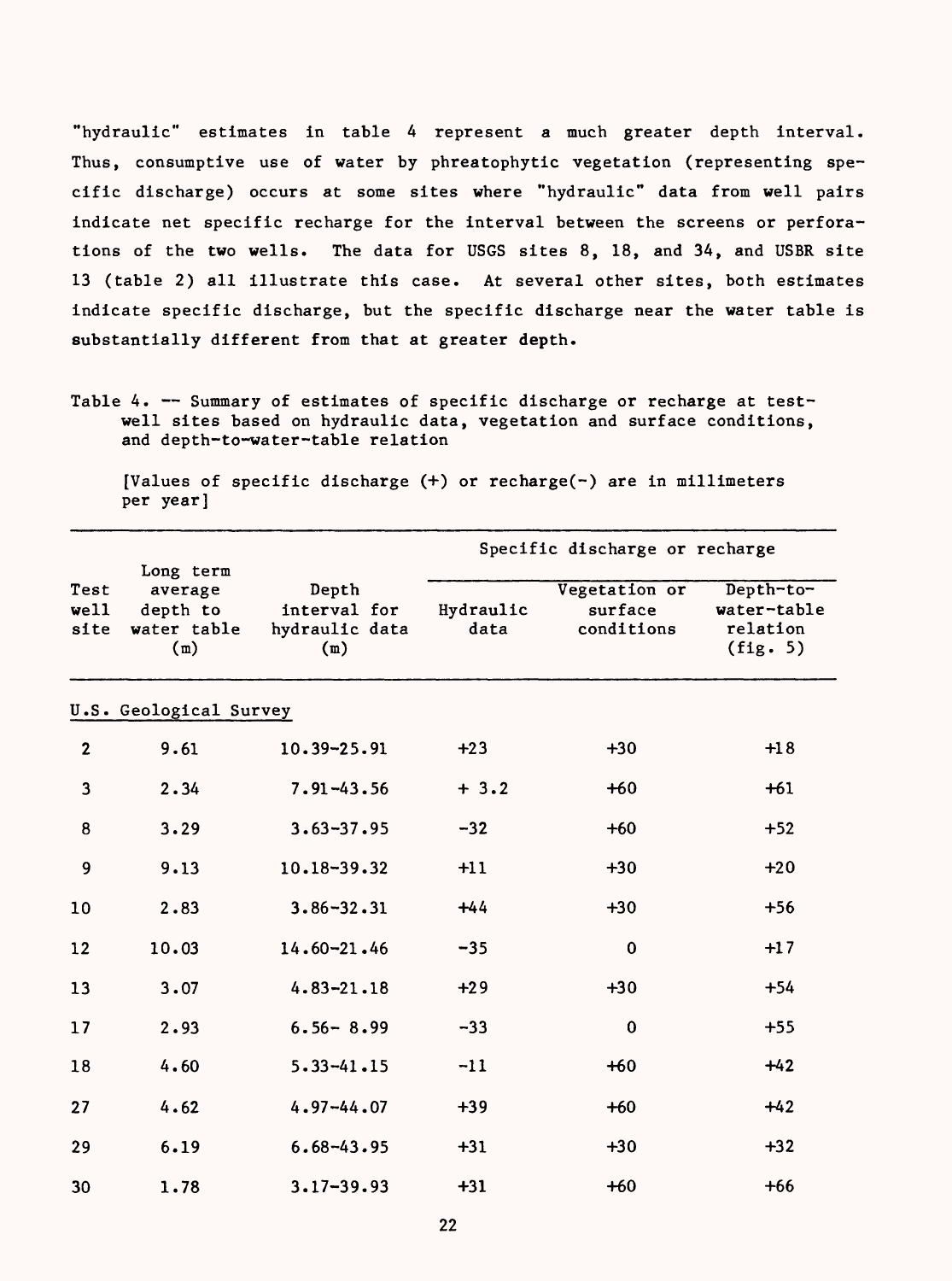Table 4. — Summary of estimates of specific discharge or recharge at testwell sites based on hydraulic data, vegetation and surface conditions, and depth-to-water-table relation (Continued)

|      | Long term                  |                 | Specific discharge or recharge |               |             |  |
|------|----------------------------|-----------------|--------------------------------|---------------|-------------|--|
| Test | average                    | Depth           |                                | Vegetation or | Depth-to-   |  |
| well | depth to                   | interval for    | Hydraulic                      | surface       | water-table |  |
| site | water table                | hydraulic data  | data                           | conditions    | relation    |  |
|      | (m)                        | (m)             |                                |               | (fig. 5)    |  |
|      | U.S. Geological Survey     |                 |                                |               |             |  |
| 32   | 6.88                       | $7.19 - 44.33$  | $-4.8$                         | $+30$         | $+29$       |  |
| 34   | 7.21                       | $7.50 - 44.44$  | $+13$                          | 0             | $+27$       |  |
| 35   | 1.67                       | $2.59 - 20.06$  | $+20$                          | $+30$         | $+68$       |  |
| 41   | 9.34                       | $11.81 - 41.85$ | $+13$                          | $+30$         | $+19$       |  |
| 46   | 1.14                       | $1.55 - 25.66$  | $+54; +53$                     | $+30$         | $+74$       |  |
| 48   | 2.19                       | $4.57 - 30.94$  | $+49$                          | $+60$         | $+62$       |  |
| 49   | .96                        | $4.84 - 31.55$  | $+86; +74$                     | $+30$         | $+76$       |  |
| 50   | 1.59                       | $2.53 - 19.29$  | $+57$                          | $+30$         | $+69$       |  |
| 51   | 11.79                      | $12.42 - 43.91$ | $+34$                          | $+20$         | $+13$       |  |
| 52   | 17.45                      | $20.32 - 44.81$ | $+ 6.3$                        | $+20$         | $+ 5.1$     |  |
| 53   | 9.67                       | $10.97 - 41.92$ | $+28$                          | $+20$         | $+18$       |  |
| 55   | 1.27                       | $2.55 - 42.22$  | $+96; +63$                     | $+30$         | $+72$       |  |
| 56   | 3.38                       | $4.51 - 42.46$  | $+71; +38; +129$               | $+45$         | $+51$       |  |
| 57   | 1.07                       | $6.16 - 41.35$  | $+72; +74;$<br>$+83$           | $+30$         | $+75$       |  |
| 58   | .78                        | $3.08 - 42.08$  | $+97; +90$                     | $+30$         | $+78$       |  |
| 59   | 4.37                       | $6.85 - 45.10$  | $+24$                          | $+30$         | $+43$       |  |
| 60   | 1.97                       | $3.11 - 41.51$  | $+92; +92; +89$                | $+30$         | $+65$       |  |
| 63   | 9.10                       | $9.81 - 29.09$  | $+51$                          | $+30$         | $+20$       |  |
|      | U.S. Bureau of Reclamation |                 |                                |               |             |  |
| 13   | 5.15                       | $10.00 - 66.14$ | $-43$                          | $+60$         | $+38$       |  |
| 14   | 6.18                       | 12.65-158.96    | $+37$                          | 0             | $+32$       |  |

[Values of specific discharge (+) or recharge(-) are in millimeters per year]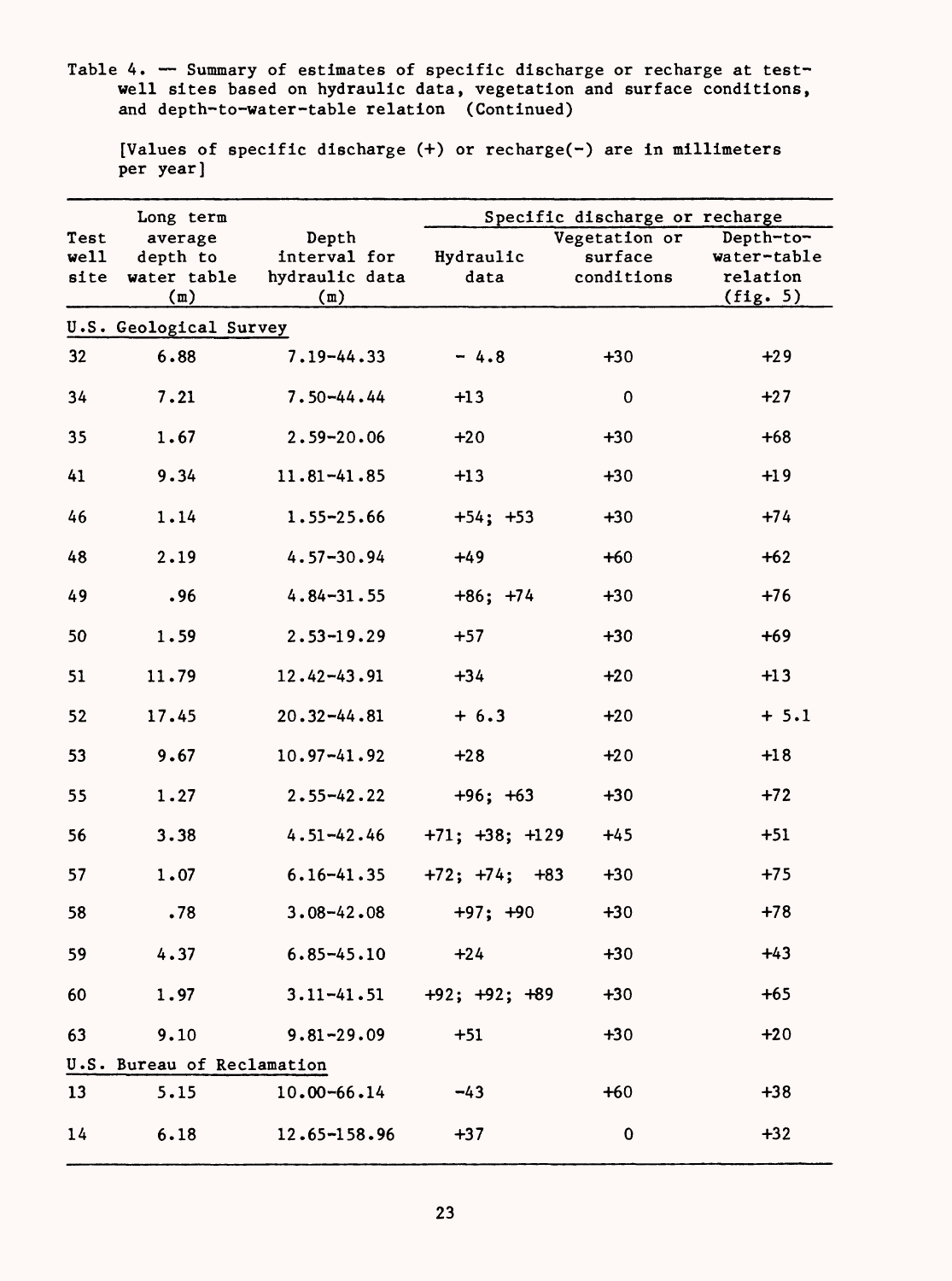In addition to the real differences described above, both the "hydraulic" and the "vegetation" estimates are subject to potentially serious sources of error. In the "hydraulic" method, the gradient-adjustment factor used to correct for the "short-circuit" effect of annular flow of water in the deeper well at the site may be incorrect. Even more serious are errors related to the large range of uncertainty in the estimates of vertical hydraulic conductivity and inaccuracies in the lithologic logs of the wells. In the "vegetation" estimates, the rates of specific discharge assigned to the categories listed in table 3 may not be appropriate for the study area, and the areal distribution of the various categories may have been mapped incorrectly. In addition, factors such as density and vigor of phreatophytic vegetation were not quantified; instead, discrete values of specific discharge were assigned to a few broad categories within which specific-discharge rates undoubtedly have a wide range.

In spite of the lack of direct comparability of the estimates of specific discharge or recharge by the two methods described above, and the unknown but possibly large errors in the values obtained, a few general conclusions may be drawn from the data. First, the "hydraulic" estimates appear to be reasonable in comparison with the "vegetation" estimates in areas of major ground-water discharge, in spite of the large range of uncertainty in the former estimates, especially with regard to values of vertical permeability assigned to the materials described in the lithologic logs of the test wells. That is, the two estimates do not differ by a factor of more than 3 or 4. (See table 4.) Second, unless the errors in the "hydraulic" estimates have an areal bias, comparison of the two estimates suggests that the specific discharge of 30 mm/a assigned to playa deposits lacking vegetation (table 3) may be too low, especially in areas of shallow water table, but that the same value may be reasonable in areas of greasewood of low-density and vigor where depths to water table are greater. Third, as discussed earlier, the logarithm of specific discharge is strongly correlated with water-table depth within areas of major ground-water discharge in spite of the perturbing effects of soil type, vegetation, presence or absence of a salt crust, and other extraneous factors.

On both theoretical and empirical grounds, local recharge in low-lying areas like the west-central Carson Desert probably is more significant than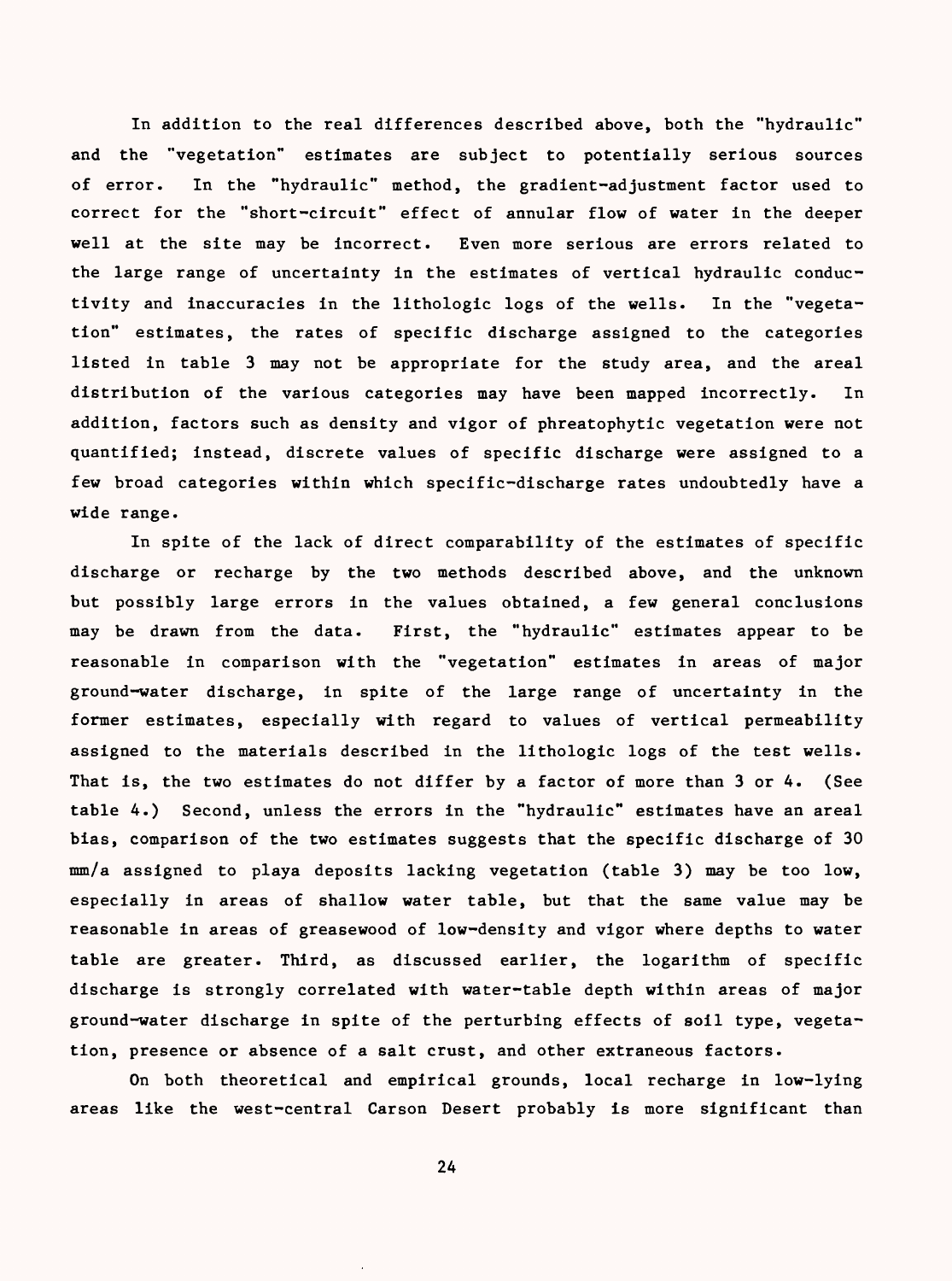generally recognized heretofore (see Eakin and Maxey, 1951; Glancy and Katzer, 1975). Data obtained during the present study clearly indicate recharge from occasional intense storms in areas of shallow water table, but the data are not sufficient to indicate the magnitude of such recharge. Detailed site studies in areas of shallow water table are needed to define the magnitude of recharge in relation to intensity of precipitation, temperature, soil type, antecedent soil-moisture conditions, depth to water, ground cover, and other factors. Similar studies are needed in areas of deeper water table where high soil-moisture levels are produced by irrigation and canal leakage.

The major rise in the water table following the filling of the two ponds between well sites 27 and 29 after at least 8 years of dry or nearly dry conditions provided unequivocal evidence of recharge from surface-water bodies that collect and concentrate runoff from local precipitation. Again, however, the magnitude of such recharge in terms of a long-term water budget for a large area such as the Carson Desert cannot be assessed with the data presently at hand. The frequency of such events is not known, nor is the size and spacing of the areas so affected.

The reason why the ponds filled during the winter of 1982-83 but not during the previous 9 winters is not obvious from casual inspection of the precipitation and water-level data in figure 4. The winter of 1977-78 also was much wetter than average, but it followed several years of below-average precipitation (in spite of the large amounts in May and June of 1977), and ground-water levels in the wells shown in figure 4 actually declined to somewhat belowaverage values in late summer of 1978. The winter of 1982-83, on the other hand, followed the wet winter of 1981-82; soil moisture levels probably were higher than normal during the summer of 1982, so that the series of storms in the winter of 1982-83 produced unusually heavy runoff in the area tributary to the ponds. Another possible explanation for the heavy runoff is that the local precipitation was much greater than that recorded at Fallen Experiment Station --the record shown in figure 4. Whatever the reason, the data shown in figure 4 indicate clearly that precipitation, in itself, had little or no effect on local ground-water recharge at the sites near the ponds; only the filling of the ponds produced significant rise in ground-water levels during the 9-year period of record.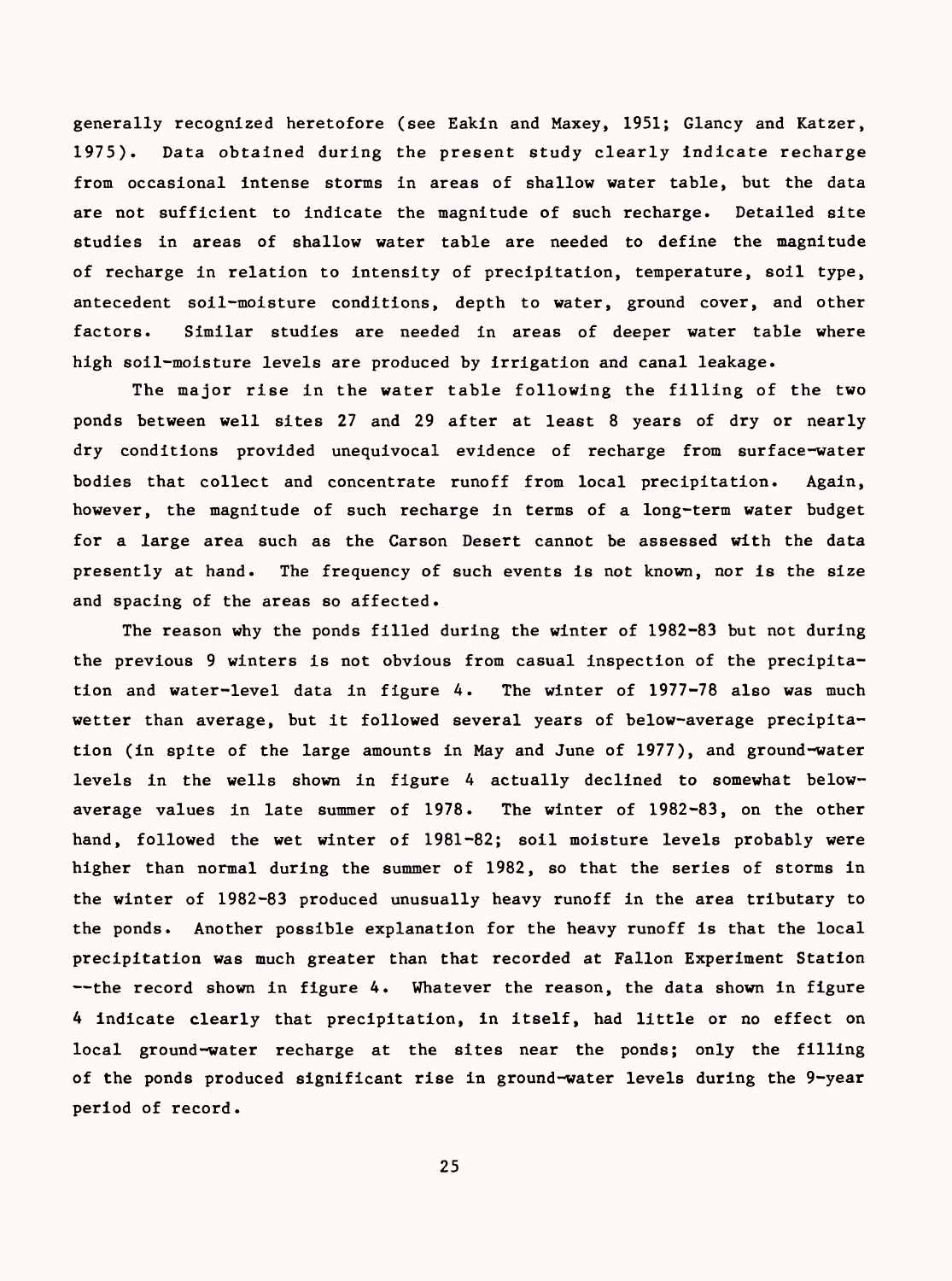#### REFERENCES CITED

- Eakin, T. E., and Maxey, G. B., 1951, Ground water in Ruby Valley, Elko and White Pine Counties, Nevada, in Contributions to the hydrology of eastern Nevada (1951): Nevada State Engineer, Water-Resources Bulletin 12, p. 65-93.
- Eaton, G. P., Wahl, R. R., Prostka, H. J., Mabey, D. R., and Kleinkopf, M. D., 1978, Regional gravity and tectonic patterns: Their relation to late Cenozoic epeirogeny and lateral spreading in the western Cordillera, in Smith, R. B., and Eaton, G. P., eds., Cenozoic tectonics and regional geophysics of the western Cordillera: Geological Society of America Memoir 152, p. 51-91
- Glancy, P. A., and Katzer, T. L., 1975, Water-resources appraisal of the Carson River basin, western Nevada: Nevada Division of Water Resources Reconnaissance series Report 59, 126 p.
- Hardman, George, 1936, Nevada precipitation and acreages of land by rainfall zones: University of Nevada, Reno, Agriculture Experimental Station mimiographic report and map, 10 p.
- Morris, D. A., and Johnson, A. I., 1967, Summary of hydrologic properties of rock and soil materials, as analyzed by the Hydrologic Laboratory of the U.S. Geological Survey, 1948-60: U.S. Geological Survey Water-Supply Paper 1839-D, 42 p.
- Nevada Department of Conservation and Natural Resources, 1960-74, Reconnaissance Series Reports 1-60.
- Olmsted, F. H., Glancy, P. A., Harrill, J. R., Rush, F. E., and VanDenburgh, A. S., 1975, Preliminary hydrologic appraisal of selected hydrothermal systems in northern and central Nevada: U.S. Geological Survey Open-File Report 75-56, 267 p.
- Olmsted, F. H., Welch, A. H., VanDenburgh, A. H., and Ingebritsen, S. E., 1984, Geohydrology, aqueous geochemistry, and thermal regime of the Soda Lakes and Upsal Hogback geothermal systems, Churchill County, Nevada: U.S. Geological Survey Water-Resources Investigations Report 84-4054, 166 p.